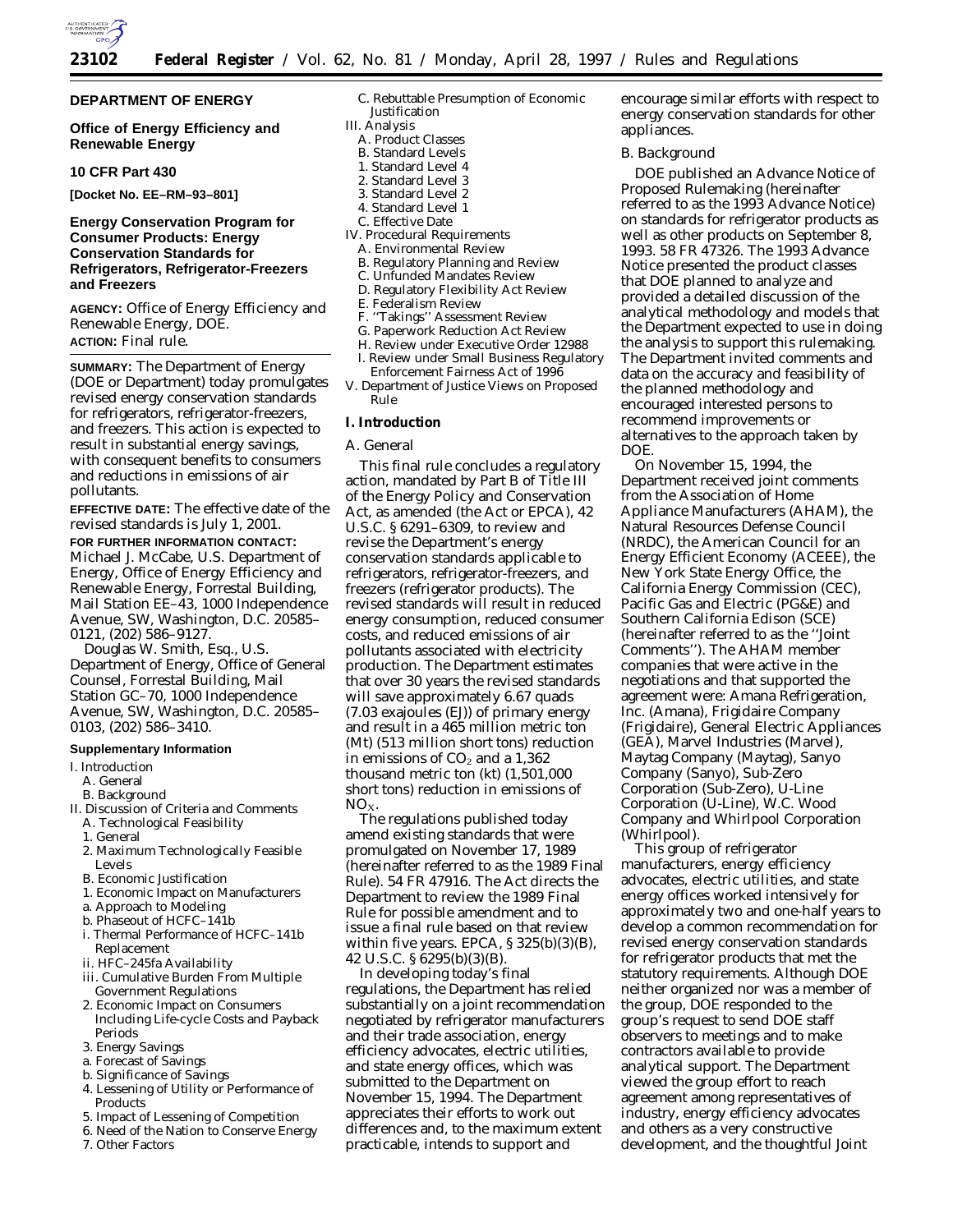Comments were of great value to the Department in crafting its proposal. On July 20, 1995, DOE published a

Notice of Proposed Rulemaking in which the Department proposed amended energy conservation standards

for the refrigerator products (hereinafter referred to as the 1995 Proposed Rule). 60 FR 37388. The standard levels proposed in the 1995 Proposed Rule corresponded closely to the standard

levels recommended in the Joint Comments on the 1993 Advance Notice. Standards proposed in the 1995 Proposed Rule are shown in Table 1–1 and Table 1–2.

| TABLE 1-1.-PROPOSED ENERGY STANDARDS FOR REFRIGERATORS, REFRIGERATOR-FREEZERS, AND FREEZERS WHICH |  |
|---------------------------------------------------------------------------------------------------|--|
| <b>CONTAIN HCFCS</b>                                                                              |  |

| Product class<br>Effective 3 years<br>Effective<br>after publication of<br>January 1, 1993<br>final rule<br>13.5AV+299<br>8.82AV+248.4<br>$0.48$ av+299<br>$0.31av + 248.4$<br>10.4AV+398<br>8.82AV+248.4<br>$0.37av + 398$<br>$0.31av + 248.4$<br>3. Refrigerator-Freezers-automatic defrost with top-mounted freezer without through-the-door ice serv-<br>16.0AV+355<br>9.80AV+276.0<br>$0.57av + 355$<br>$0.35av + 276.0$<br>4. Refrigerator-Freezers-automatic defrost with side-mounted freezer without through-the-door ice<br>4.91AV+507.5<br>11.8AV+501<br>$0.42av + 501$<br>$0.17av + 507.5$<br>5. Refrigerator-Freezers-automatic defrost with bottom-mounted freezer without through-the-door ice<br>16.5AV+367<br>4.60AV+459.0<br>$0.58av + 367$<br>$0.16av + 459.0$<br>6. Refrigerator-Freezers-automatic defrost with top-mounted freezer with through-the-door ice service<br>10.20AV+356.0<br>17.6AV+391<br>$0.62av + 391$<br>$0.36av + 356.0$<br>7. Refrigerator-Freezers—automatic defrost with side-mounted freezer with through-the-door ice service<br>16.3AV+527<br>10.10AV+406.0<br>$0.58av + 527$<br>$0.36av + 406.0$<br>7.55AV+258.3<br>10.3AV+264<br>$0.36av + 264$<br>$0.27av + 258.3$<br>14.9AV+391<br>12.43AV+326.1<br>$0.53av + 391$<br>$0.44$ av+326.1<br>11.0AV+160<br>9.88AV+143.7<br>$0.39av + 160$<br>$0.35av + 143.7$<br>13.5AV+299<br>10.70AV+299.0<br>$0.48av + 299$<br>$0.38av + 299.0$<br>10.4AV+398<br>7.00AV+398.0<br>$0.37av + 398$<br>$0.25av + 398.0$<br>13. Compact Refrigerator-Freezers—automatic defrost with top-mounted freezer and compact all-refrig-<br>12.70AV+355.0<br>16.0AV+355<br>$0.57av + 355$<br>$0.45av + 355.0$<br>14. Compact Refrigerator-Freezers—automatic defrost with side-mounted freezer<br>11.8AV+501<br>7.60AV+501.0<br>$0.42av + 501$<br>$0.27av + 501.0$<br>15. Compact Refrigerator-Freezers—automatic defrost with bottom-mounted freezer<br>13.10AV+367.0<br>16.5AV+367<br>$0.58av + 367$<br>$0.46av + 367.0$<br>10.3AV+264<br>9.78AV+250.8<br>$0.36av + 264$<br>$0.35av + 250.8$<br>14.9AV+391<br>11.40AV+391.0<br>$0.53av + 391$<br>$0.40$ av+391.0<br>11.0AV+160<br>10.45AV+152.0<br>$0.39av + 160$<br>$0.37av + 152.0$ | Energy standards equations<br>(kWh/yr) |  |  |
|------------------------------------------------------------------------------------------------------------------------------------------------------------------------------------------------------------------------------------------------------------------------------------------------------------------------------------------------------------------------------------------------------------------------------------------------------------------------------------------------------------------------------------------------------------------------------------------------------------------------------------------------------------------------------------------------------------------------------------------------------------------------------------------------------------------------------------------------------------------------------------------------------------------------------------------------------------------------------------------------------------------------------------------------------------------------------------------------------------------------------------------------------------------------------------------------------------------------------------------------------------------------------------------------------------------------------------------------------------------------------------------------------------------------------------------------------------------------------------------------------------------------------------------------------------------------------------------------------------------------------------------------------------------------------------------------------------------------------------------------------------------------------------------------------------------------------------------------------------------------------------------------------------------------------------------------------------------------------------------------------------------------------------------------------------------------------------------------------------------------------------------------------------------------------------------------------------|----------------------------------------|--|--|
|                                                                                                                                                                                                                                                                                                                                                                                                                                                                                                                                                                                                                                                                                                                                                                                                                                                                                                                                                                                                                                                                                                                                                                                                                                                                                                                                                                                                                                                                                                                                                                                                                                                                                                                                                                                                                                                                                                                                                                                                                                                                                                                                                                                                            |                                        |  |  |
|                                                                                                                                                                                                                                                                                                                                                                                                                                                                                                                                                                                                                                                                                                                                                                                                                                                                                                                                                                                                                                                                                                                                                                                                                                                                                                                                                                                                                                                                                                                                                                                                                                                                                                                                                                                                                                                                                                                                                                                                                                                                                                                                                                                                            |                                        |  |  |
|                                                                                                                                                                                                                                                                                                                                                                                                                                                                                                                                                                                                                                                                                                                                                                                                                                                                                                                                                                                                                                                                                                                                                                                                                                                                                                                                                                                                                                                                                                                                                                                                                                                                                                                                                                                                                                                                                                                                                                                                                                                                                                                                                                                                            |                                        |  |  |
|                                                                                                                                                                                                                                                                                                                                                                                                                                                                                                                                                                                                                                                                                                                                                                                                                                                                                                                                                                                                                                                                                                                                                                                                                                                                                                                                                                                                                                                                                                                                                                                                                                                                                                                                                                                                                                                                                                                                                                                                                                                                                                                                                                                                            |                                        |  |  |
|                                                                                                                                                                                                                                                                                                                                                                                                                                                                                                                                                                                                                                                                                                                                                                                                                                                                                                                                                                                                                                                                                                                                                                                                                                                                                                                                                                                                                                                                                                                                                                                                                                                                                                                                                                                                                                                                                                                                                                                                                                                                                                                                                                                                            |                                        |  |  |
|                                                                                                                                                                                                                                                                                                                                                                                                                                                                                                                                                                                                                                                                                                                                                                                                                                                                                                                                                                                                                                                                                                                                                                                                                                                                                                                                                                                                                                                                                                                                                                                                                                                                                                                                                                                                                                                                                                                                                                                                                                                                                                                                                                                                            |                                        |  |  |
|                                                                                                                                                                                                                                                                                                                                                                                                                                                                                                                                                                                                                                                                                                                                                                                                                                                                                                                                                                                                                                                                                                                                                                                                                                                                                                                                                                                                                                                                                                                                                                                                                                                                                                                                                                                                                                                                                                                                                                                                                                                                                                                                                                                                            |                                        |  |  |
|                                                                                                                                                                                                                                                                                                                                                                                                                                                                                                                                                                                                                                                                                                                                                                                                                                                                                                                                                                                                                                                                                                                                                                                                                                                                                                                                                                                                                                                                                                                                                                                                                                                                                                                                                                                                                                                                                                                                                                                                                                                                                                                                                                                                            |                                        |  |  |
|                                                                                                                                                                                                                                                                                                                                                                                                                                                                                                                                                                                                                                                                                                                                                                                                                                                                                                                                                                                                                                                                                                                                                                                                                                                                                                                                                                                                                                                                                                                                                                                                                                                                                                                                                                                                                                                                                                                                                                                                                                                                                                                                                                                                            |                                        |  |  |
|                                                                                                                                                                                                                                                                                                                                                                                                                                                                                                                                                                                                                                                                                                                                                                                                                                                                                                                                                                                                                                                                                                                                                                                                                                                                                                                                                                                                                                                                                                                                                                                                                                                                                                                                                                                                                                                                                                                                                                                                                                                                                                                                                                                                            |                                        |  |  |
|                                                                                                                                                                                                                                                                                                                                                                                                                                                                                                                                                                                                                                                                                                                                                                                                                                                                                                                                                                                                                                                                                                                                                                                                                                                                                                                                                                                                                                                                                                                                                                                                                                                                                                                                                                                                                                                                                                                                                                                                                                                                                                                                                                                                            |                                        |  |  |
|                                                                                                                                                                                                                                                                                                                                                                                                                                                                                                                                                                                                                                                                                                                                                                                                                                                                                                                                                                                                                                                                                                                                                                                                                                                                                                                                                                                                                                                                                                                                                                                                                                                                                                                                                                                                                                                                                                                                                                                                                                                                                                                                                                                                            |                                        |  |  |
|                                                                                                                                                                                                                                                                                                                                                                                                                                                                                                                                                                                                                                                                                                                                                                                                                                                                                                                                                                                                                                                                                                                                                                                                                                                                                                                                                                                                                                                                                                                                                                                                                                                                                                                                                                                                                                                                                                                                                                                                                                                                                                                                                                                                            |                                        |  |  |
|                                                                                                                                                                                                                                                                                                                                                                                                                                                                                                                                                                                                                                                                                                                                                                                                                                                                                                                                                                                                                                                                                                                                                                                                                                                                                                                                                                                                                                                                                                                                                                                                                                                                                                                                                                                                                                                                                                                                                                                                                                                                                                                                                                                                            |                                        |  |  |
|                                                                                                                                                                                                                                                                                                                                                                                                                                                                                                                                                                                                                                                                                                                                                                                                                                                                                                                                                                                                                                                                                                                                                                                                                                                                                                                                                                                                                                                                                                                                                                                                                                                                                                                                                                                                                                                                                                                                                                                                                                                                                                                                                                                                            |                                        |  |  |
|                                                                                                                                                                                                                                                                                                                                                                                                                                                                                                                                                                                                                                                                                                                                                                                                                                                                                                                                                                                                                                                                                                                                                                                                                                                                                                                                                                                                                                                                                                                                                                                                                                                                                                                                                                                                                                                                                                                                                                                                                                                                                                                                                                                                            |                                        |  |  |
|                                                                                                                                                                                                                                                                                                                                                                                                                                                                                                                                                                                                                                                                                                                                                                                                                                                                                                                                                                                                                                                                                                                                                                                                                                                                                                                                                                                                                                                                                                                                                                                                                                                                                                                                                                                                                                                                                                                                                                                                                                                                                                                                                                                                            |                                        |  |  |
|                                                                                                                                                                                                                                                                                                                                                                                                                                                                                                                                                                                                                                                                                                                                                                                                                                                                                                                                                                                                                                                                                                                                                                                                                                                                                                                                                                                                                                                                                                                                                                                                                                                                                                                                                                                                                                                                                                                                                                                                                                                                                                                                                                                                            |                                        |  |  |
|                                                                                                                                                                                                                                                                                                                                                                                                                                                                                                                                                                                                                                                                                                                                                                                                                                                                                                                                                                                                                                                                                                                                                                                                                                                                                                                                                                                                                                                                                                                                                                                                                                                                                                                                                                                                                                                                                                                                                                                                                                                                                                                                                                                                            |                                        |  |  |
|                                                                                                                                                                                                                                                                                                                                                                                                                                                                                                                                                                                                                                                                                                                                                                                                                                                                                                                                                                                                                                                                                                                                                                                                                                                                                                                                                                                                                                                                                                                                                                                                                                                                                                                                                                                                                                                                                                                                                                                                                                                                                                                                                                                                            |                                        |  |  |
|                                                                                                                                                                                                                                                                                                                                                                                                                                                                                                                                                                                                                                                                                                                                                                                                                                                                                                                                                                                                                                                                                                                                                                                                                                                                                                                                                                                                                                                                                                                                                                                                                                                                                                                                                                                                                                                                                                                                                                                                                                                                                                                                                                                                            |                                        |  |  |
|                                                                                                                                                                                                                                                                                                                                                                                                                                                                                                                                                                                                                                                                                                                                                                                                                                                                                                                                                                                                                                                                                                                                                                                                                                                                                                                                                                                                                                                                                                                                                                                                                                                                                                                                                                                                                                                                                                                                                                                                                                                                                                                                                                                                            |                                        |  |  |
|                                                                                                                                                                                                                                                                                                                                                                                                                                                                                                                                                                                                                                                                                                                                                                                                                                                                                                                                                                                                                                                                                                                                                                                                                                                                                                                                                                                                                                                                                                                                                                                                                                                                                                                                                                                                                                                                                                                                                                                                                                                                                                                                                                                                            |                                        |  |  |
|                                                                                                                                                                                                                                                                                                                                                                                                                                                                                                                                                                                                                                                                                                                                                                                                                                                                                                                                                                                                                                                                                                                                                                                                                                                                                                                                                                                                                                                                                                                                                                                                                                                                                                                                                                                                                                                                                                                                                                                                                                                                                                                                                                                                            |                                        |  |  |
|                                                                                                                                                                                                                                                                                                                                                                                                                                                                                                                                                                                                                                                                                                                                                                                                                                                                                                                                                                                                                                                                                                                                                                                                                                                                                                                                                                                                                                                                                                                                                                                                                                                                                                                                                                                                                                                                                                                                                                                                                                                                                                                                                                                                            |                                        |  |  |
|                                                                                                                                                                                                                                                                                                                                                                                                                                                                                                                                                                                                                                                                                                                                                                                                                                                                                                                                                                                                                                                                                                                                                                                                                                                                                                                                                                                                                                                                                                                                                                                                                                                                                                                                                                                                                                                                                                                                                                                                                                                                                                                                                                                                            |                                        |  |  |
|                                                                                                                                                                                                                                                                                                                                                                                                                                                                                                                                                                                                                                                                                                                                                                                                                                                                                                                                                                                                                                                                                                                                                                                                                                                                                                                                                                                                                                                                                                                                                                                                                                                                                                                                                                                                                                                                                                                                                                                                                                                                                                                                                                                                            |                                        |  |  |
|                                                                                                                                                                                                                                                                                                                                                                                                                                                                                                                                                                                                                                                                                                                                                                                                                                                                                                                                                                                                                                                                                                                                                                                                                                                                                                                                                                                                                                                                                                                                                                                                                                                                                                                                                                                                                                                                                                                                                                                                                                                                                                                                                                                                            |                                        |  |  |
|                                                                                                                                                                                                                                                                                                                                                                                                                                                                                                                                                                                                                                                                                                                                                                                                                                                                                                                                                                                                                                                                                                                                                                                                                                                                                                                                                                                                                                                                                                                                                                                                                                                                                                                                                                                                                                                                                                                                                                                                                                                                                                                                                                                                            |                                        |  |  |
|                                                                                                                                                                                                                                                                                                                                                                                                                                                                                                                                                                                                                                                                                                                                                                                                                                                                                                                                                                                                                                                                                                                                                                                                                                                                                                                                                                                                                                                                                                                                                                                                                                                                                                                                                                                                                                                                                                                                                                                                                                                                                                                                                                                                            |                                        |  |  |
|                                                                                                                                                                                                                                                                                                                                                                                                                                                                                                                                                                                                                                                                                                                                                                                                                                                                                                                                                                                                                                                                                                                                                                                                                                                                                                                                                                                                                                                                                                                                                                                                                                                                                                                                                                                                                                                                                                                                                                                                                                                                                                                                                                                                            |                                        |  |  |
|                                                                                                                                                                                                                                                                                                                                                                                                                                                                                                                                                                                                                                                                                                                                                                                                                                                                                                                                                                                                                                                                                                                                                                                                                                                                                                                                                                                                                                                                                                                                                                                                                                                                                                                                                                                                                                                                                                                                                                                                                                                                                                                                                                                                            |                                        |  |  |
|                                                                                                                                                                                                                                                                                                                                                                                                                                                                                                                                                                                                                                                                                                                                                                                                                                                                                                                                                                                                                                                                                                                                                                                                                                                                                                                                                                                                                                                                                                                                                                                                                                                                                                                                                                                                                                                                                                                                                                                                                                                                                                                                                                                                            |                                        |  |  |
|                                                                                                                                                                                                                                                                                                                                                                                                                                                                                                                                                                                                                                                                                                                                                                                                                                                                                                                                                                                                                                                                                                                                                                                                                                                                                                                                                                                                                                                                                                                                                                                                                                                                                                                                                                                                                                                                                                                                                                                                                                                                                                                                                                                                            |                                        |  |  |
|                                                                                                                                                                                                                                                                                                                                                                                                                                                                                                                                                                                                                                                                                                                                                                                                                                                                                                                                                                                                                                                                                                                                                                                                                                                                                                                                                                                                                                                                                                                                                                                                                                                                                                                                                                                                                                                                                                                                                                                                                                                                                                                                                                                                            |                                        |  |  |
|                                                                                                                                                                                                                                                                                                                                                                                                                                                                                                                                                                                                                                                                                                                                                                                                                                                                                                                                                                                                                                                                                                                                                                                                                                                                                                                                                                                                                                                                                                                                                                                                                                                                                                                                                                                                                                                                                                                                                                                                                                                                                                                                                                                                            |                                        |  |  |
|                                                                                                                                                                                                                                                                                                                                                                                                                                                                                                                                                                                                                                                                                                                                                                                                                                                                                                                                                                                                                                                                                                                                                                                                                                                                                                                                                                                                                                                                                                                                                                                                                                                                                                                                                                                                                                                                                                                                                                                                                                                                                                                                                                                                            |                                        |  |  |
|                                                                                                                                                                                                                                                                                                                                                                                                                                                                                                                                                                                                                                                                                                                                                                                                                                                                                                                                                                                                                                                                                                                                                                                                                                                                                                                                                                                                                                                                                                                                                                                                                                                                                                                                                                                                                                                                                                                                                                                                                                                                                                                                                                                                            |                                        |  |  |
|                                                                                                                                                                                                                                                                                                                                                                                                                                                                                                                                                                                                                                                                                                                                                                                                                                                                                                                                                                                                                                                                                                                                                                                                                                                                                                                                                                                                                                                                                                                                                                                                                                                                                                                                                                                                                                                                                                                                                                                                                                                                                                                                                                                                            |                                        |  |  |

AV=Total adjusted volume, expressed in ft.3, as determined in Appendices A1 and B1 of Subpart B of this Part. av=Total adjusted volume, expressed in Liters.

# TABLE 1–2.—PROPOSED ENERGY STANDARDS FOR HCFC-FREE REFRIGERATORS, REFRIGERATOR-FREEZERS, AND FREEZERS

|                                                                           | Energy standards equations (kWh/yr) effective dates |                                                 |                                                 |
|---------------------------------------------------------------------------|-----------------------------------------------------|-------------------------------------------------|-------------------------------------------------|
| Product class                                                             | Effective<br>January 1, 1993                        | 3 years after pub-<br>lication of final<br>rule | 9 years after pub-<br>lication of final<br>rule |
| 19. HCFC-Free Refrigerators and Refrigerator-Freezers with Manual Defrost | 13.5AV+299                                          | 9.70AV+273.2                                    | 8.82AV+248.4                                    |
|                                                                           | $0.48$ av+299                                       | 0.34av+273.2                                    | $0.31av + 248.4$                                |
|                                                                           | 10.4AV+398                                          | 9.70AV+273.2                                    | 8.82AV+248.4                                    |
|                                                                           | $0.37av + 398$                                      | $0.34$ av+273.2                                 | $0.31av + 248.4$                                |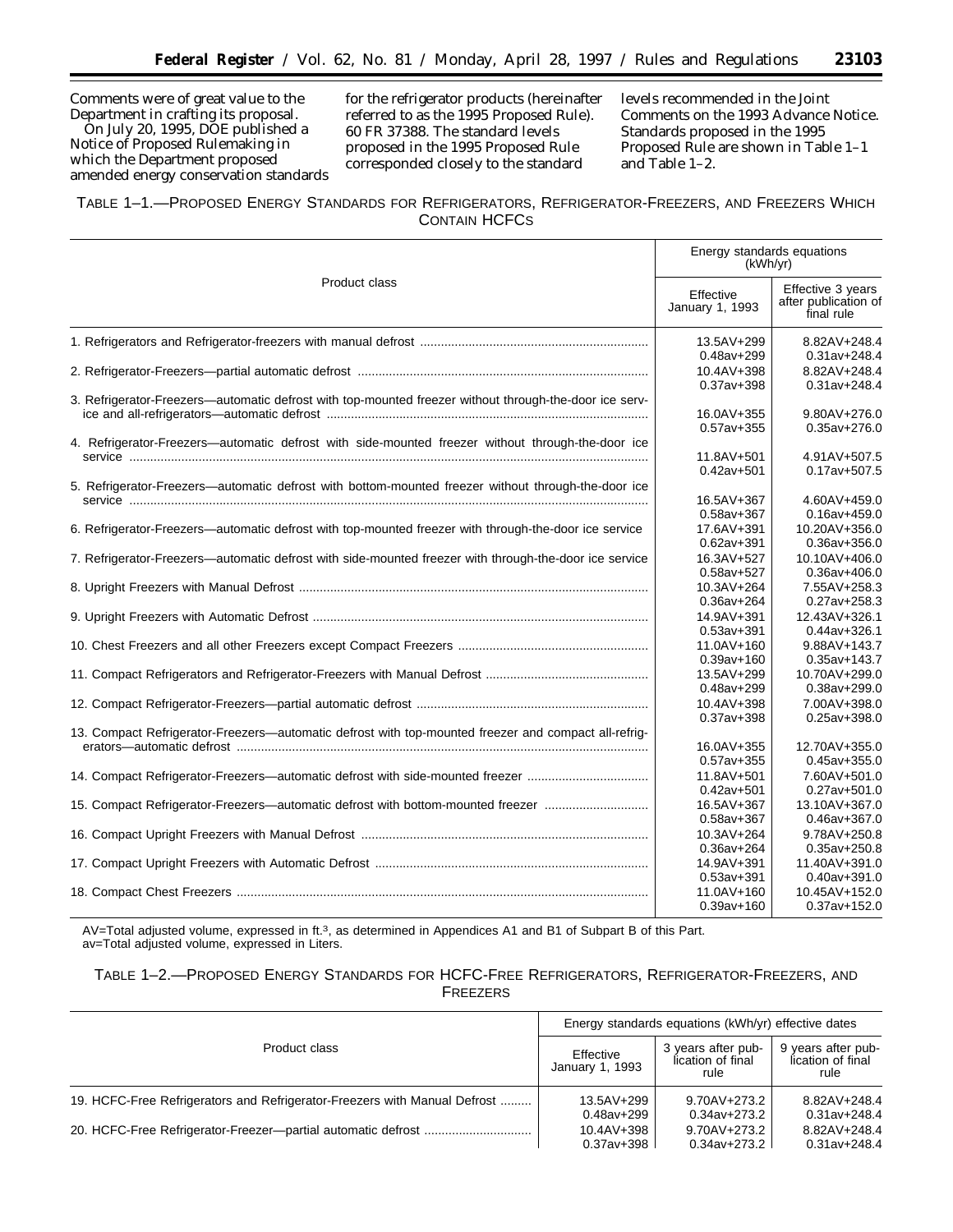| TABLE 1-2.-PROPOSED ENERGY STANDARDS FOR HCFC-FREE REFRIGERATORS, REFRIGERATOR-FREEZERS, AND |  |
|----------------------------------------------------------------------------------------------|--|
| FREEZERS—Continued                                                                           |  |

|                                                                                | Energy standards equations (kWh/yr) effective dates |                                                 |                                                 |
|--------------------------------------------------------------------------------|-----------------------------------------------------|-------------------------------------------------|-------------------------------------------------|
| Product class                                                                  | Effective<br>January 1, 1993                        | 3 years after pub-<br>lication of final<br>rule | 9 years after pub-<br>lication of final<br>rule |
| 21. HCFC-Free Refrigerator-Freezers—automatic defrost with top-mounted freezer |                                                     |                                                 |                                                 |
| without through-the-door ice service and HCFC-Free all-refrigerators—automatic |                                                     |                                                 |                                                 |
|                                                                                | 16.0AV+355                                          | 10.78AV+303.6                                   | $9.80AV + 276.0$                                |
|                                                                                | $0.57av + 355$                                      | $0.38av + 303.6$                                | $0.35av + 276.0$                                |
| 22. HCFC-Free Refrigerator-Freezers-automatic defrost with side-mounted freez- |                                                     |                                                 |                                                 |
|                                                                                | 11.8AV+501                                          | 5.40AV+558.3                                    | 4.91AV+507.5                                    |
|                                                                                | $0.42av + 501$                                      | $0.19$ av+558.3                                 | $0.17av + 507.5$                                |
| 23. HCFC-Free Refrigerator-Freezers-automatic defrost with bottom-mounted      |                                                     |                                                 |                                                 |
|                                                                                | 16.5AV+367                                          | 5.06AV+504.9                                    | 4.60AV+459.0                                    |
|                                                                                | $0.58av + 367$                                      | $0.18$ av+504.9                                 | $0.16av + 459.0$                                |
| 24. HCFC-Free Refrigerator-Freezers-automatic defrost with top-mounted freezer |                                                     |                                                 |                                                 |
|                                                                                | 17.6AV+391                                          | 11.22AV+391.6                                   | 10.20AV+356.0                                   |
|                                                                                | $0.62av + 391$                                      | $0.40$ av+391.6                                 | $0.36av + 356.0$                                |
| 25. HCFC-Free Refrigerator-Freezers-automatic defrost with side-mounted freez- |                                                     |                                                 |                                                 |
|                                                                                | 16.3AV+527                                          | 11.11AV+446.6                                   | 10.10AV+406.0                                   |
|                                                                                | $0.58av + 527$                                      | $0.39$ av+446.6                                 | $0.36av + 406.0$                                |
|                                                                                | 10.3AV+264                                          | 8.31AV+284.1                                    | 7.55AV+258.3                                    |
|                                                                                | $0.36av + 264$                                      | $0.29av + 284.1$                                | $0.27av + 258.3$                                |
|                                                                                | 14.9AV+391                                          | 13.67AV+358.7                                   | 12.43AV+326.1                                   |
|                                                                                | $0.53av + 391$                                      | $0.48av + 358.7$                                | $0.44$ av+326.1                                 |
| 28. HCFC-Free Chest Freezers and All Other Freezers Except Compact Freezers    | 11.0AV+160                                          | 10.87AV+158.1                                   | 9.88AV+143.7                                    |
|                                                                                | $0.39av + 160$                                      | $0.38av + 158.1$                                | $0.35av+143.7$                                  |
| 29. HCFC-Free Compact Refrigerators and Refrigerator-Freezers with Manual De-  |                                                     |                                                 |                                                 |
|                                                                                | 13.5AV+299                                          | 13.5AV+299.0                                    | 10.70AV+299.0                                   |
|                                                                                | $0.48av + 299$                                      | $0.48av + 299$                                  | $0.38av + 299.0$                                |
| 30. HCFC-Free Compact Refrigerator-Freezer-partial automatic defrost           | 10.4AV+398                                          | 10.4AV+398.0                                    | 7.00AV+398.0                                    |
|                                                                                | $0.37av + 398$                                      | $0.37av + 398.0$                                | $0.25av + 398.0$                                |
| 31. HCFC-Free Compact Refrigerator-Freezers-automatic defrost with top-        |                                                     |                                                 |                                                 |
| mounted freezer and HCFC-free compact all-refrigerators-automatic defrost      | 16.0AV+355                                          | 16.0AV+355.0                                    | 12.70AV+355.0                                   |
|                                                                                | $0.57av + 355$                                      | $0.57av + 355.0$                                | $0.45av + 355.0$                                |
| 32. HCFC-Free Compact Refrigerator-Freezers-automatic defrost with side-       |                                                     |                                                 |                                                 |
|                                                                                | 11.8AV+501                                          | 11.8AV+501.0                                    | 7.60AV+501.0                                    |
|                                                                                | $0.42av + 501$                                      | $0.42av + 501.0$                                | $0.27av + 501.0$                                |
| 33. HCFC-Free Compact Refrigerator-Freezers-automatic defrost with bottom-     |                                                     | 16.5AV+367.0                                    |                                                 |
|                                                                                | 16.5AV+367                                          |                                                 | 13.10AV+367.0                                   |
|                                                                                | $0.58av + 367$                                      | $0.58av + 367.0$<br>10.3AV+264.0                | $0.46av + 367.0$<br>9.78AV+250.8                |
| 34. HCFC-Free Compact Upright Freezers with Manual defrost                     | 10.3AV+264                                          | $0.36av + 264$                                  |                                                 |
|                                                                                | $0.36av + 264$                                      |                                                 | $0.35av + 250.8$                                |
| 35. HCFC-Free Compact Upright Freezers with Automatic defrost                  | 14.9AV+391                                          | 14.9AV+391.0                                    | 11.40AV+391.0                                   |
|                                                                                | $0.53av + 391$<br>11.0AV+160                        | $0.53av + 391.0$<br>11.0AV+160.0                | $0.40av + 391.0$<br>10.45AV+152.0               |
|                                                                                | $0.39av + 160$                                      | $0.39av + 160.0$                                | $0.37av + 152.0$                                |
|                                                                                |                                                     |                                                 |                                                 |

AV = Total adjusted volume, expressed in ft.3, as determined in Appendices A1 and B1 of Subpart B of this Part.

av = Total adjusted volume, expressed in Liters.

The proposed standards were designed to reduce product energy use by up to 30 percent relative to current standards (Tier  $1$ ).<sup>1</sup> For products manufactured without HCFC blowing agents, there was a second-tier standard applicable for six years designed to reduce energy use by up to 23 percent (Tier 2). The percentage reduction in energy use varied from class to class.

The proposed standards would take effect three years from the date of publication of the final rule. The second tier transition standard for HCFC-free products was designed to address concerns about uncertainty relating to the energy penalty associated with substitutes for HCFC–141b, the blowing agent used for refrigerator insulation. The manufacture and import of HCFC– 141b, a stratospheric ozone-depleting chemical, will be banned effective January 1, 2003, pursuant to regulations of the Environmental Protection Agency (EPA). 40 CFR 82.4 (l), (m).

The 1989 Final Rule divided refrigerator products into 10 classes based on various product characteristics

(e.g., freezer location). As was proposed in the 1995 Proposed Rule, today's rule establishes new classes for eight different compact refrigerator configurations.

The comment period on the 1995 Proposed Rule, extended by 30 days from its original date, ended on November 2, 1995. 60 FR 47497 (September 13, 1995). A public hearing was held in Washington, D.C. on October 26, 1995. In September and October of 1995, some manufacturers indicated that they no longer supported the imposition of updated standards prior to 2003 because of uncertainty surrounding the thermal efficiency characteristics and cost of insulation

<sup>&</sup>lt;sup>1</sup>The largest two classes, top mount auto defrost refrigerator-freezer without through-the-door features and side-by-side refrigerator freezers with through-the-door features, have efficiency improvements of 29.6 and 29.3 percent, respectively. These two classes account for 78 percent of the energy used by refrigerators and refrigerator/freezers and 57 percent of all refrigerator products including freezers.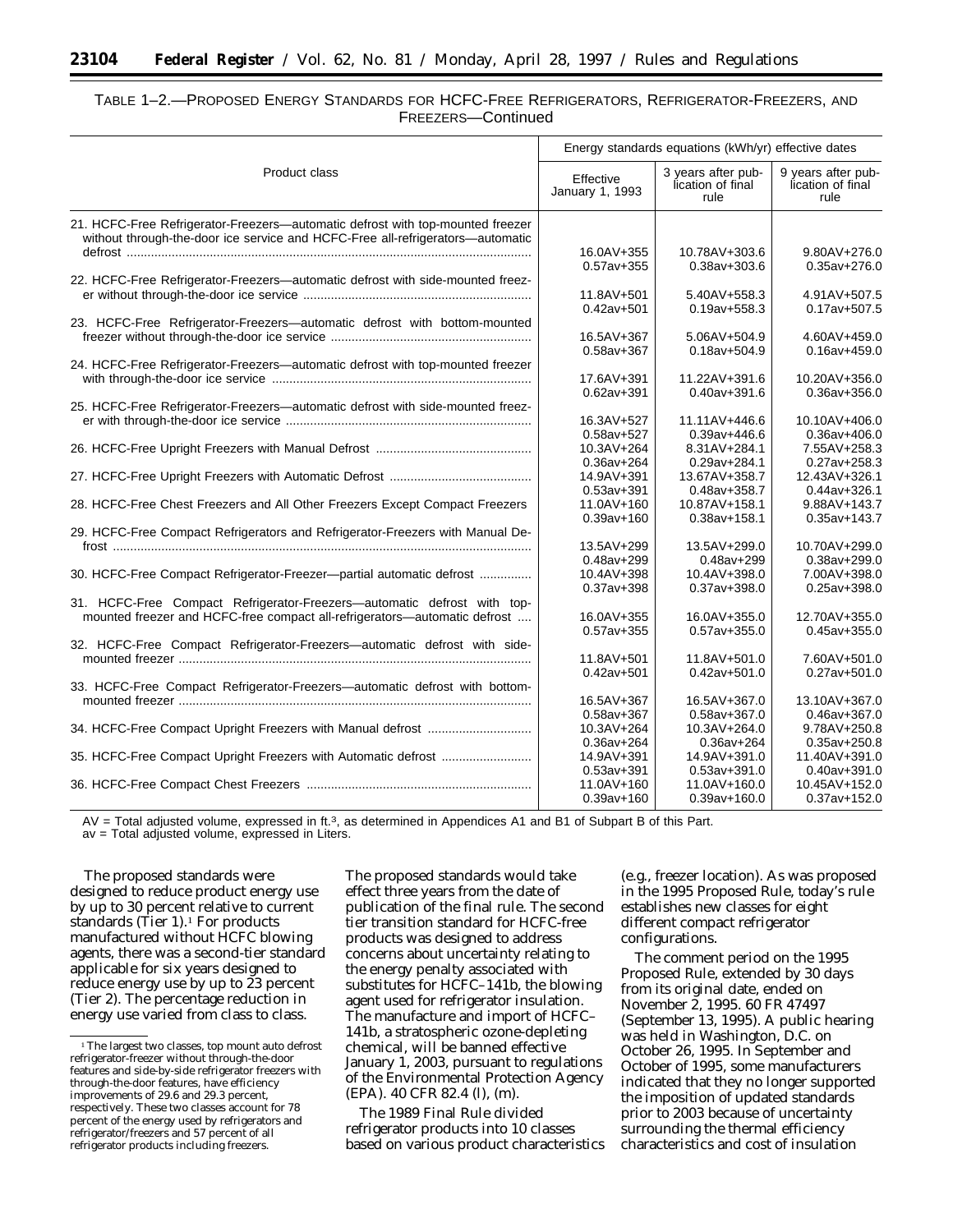using a blowing agent other than HCFC– 141b and safety concerns relating to use of hydrocarbon blowing agents.

In September 1995, the Department announced a formal effort to improve the process it uses to develop appliance efficiency standards. Energy efficiency advocates, product manufacturers, trade associations, state agencies, utilities and other interested parties were asked to provide substantial input into the Department's work, which resulted in the publication of a rule institutionalizing procedural enhancements. 61 FR 36973 (July 15, 1996) (hereinafter referred to as the Process Rule). The enhanced process for considering new or revised appliance efficiency standards includes earlier input from stakeholders, increased predictability of the rulemaking timetable, an improved analysis of impacts, and the encouragement of consensus agreements when possible. For further details, see the Process Rule. 61 FR 36973 (July 15, 1996).

The Department of the Interior and Related Agencies Appropriations Act for Fiscal Year 1996 included a moratorium on proposing or issuing new or amended appliance energy conservation standards during Fiscal Year 1996. Pub. L. 104–134.

In keeping with elements of the Process Rule and to inform the development of a final rule on revised refrigerator standards, DOE reopened the comment period on the Proposal Rule until September 11, 1996 (hereinafter referred to as the 1996 Reopening Notice). 61 FR 41748 (August 12, 1996). DOE sought further comment on issues relating to the relationship between revised DOE efficiency standards and the EPA regulation of HCFC–141b. In the 1996 Reopening Notice, DOE described a number of options under consideration, including the approach in the Proposed Rule, and requested comment and supporting data. In the Reopening Notice, the Department identified a ''preferred option,'' which would have established that standard levels would be set in the range bounded by the proposed Tier 1 and Tier 2 standard levels effective January 1, 2003, with the final standard level to be set in 1999, based on a narrow determination of the energy penalty of the substitute blowing agent. The options identified for comment focused on standard levels in the range bounded by the proposed Tier 1 and Tier 2 standard levels, and on effective dates from 2000 through 2003.

### **II. Discussion of Criteria and Comments**

The Act requires that any new or amended conservation standard

prescribed by the Secretary shall achieve the maximum improvement in energy efficiency that is technologically feasible and economically justified. EPCA §  $325(0)(2)(A)$ , 42 U.S.C.  $§ 6295(0)(2)(A).$ 

The Department conducted engineering and economic analyses of those classes of refrigerator products for which performance and cost data could be obtained. The classes analyzed were: top-mounted refrigerator-freezer with auto defrost; top-mounted refrigeratorfreezer with auto defrost and throughthe-door features; side-by-side refrigerator-freezer with auto defrost; side-by-side refrigerator-freezer with auto defrost and through-the-door features; bottom-mounted refrigeratorfreezer with auto defrost; upright freezer with auto defrost; upright freezer with manual defrost; chest freezer with manual defrost; and compact refrigerator-freezer with manual defrost. Data was collected by surveys of the industry, extensive literature review and discussions with experts. This information was used as the basis for determining the improvement in performance and the manufacturer cost for each design option added to the baseline unit. The engineering analysis determined the annual energy use, life cycle costs, and pay back periods for each combination of design options. Proposed standards for classes which could not be analyzed due to the lack of data have been based on the percentage performance improvement over current standards determined for a similar class that was analyzed. No new data on engineering or economic analysis was provided in the comments to the 1995 Proposed Rule.

Revised national impact analyses were performed for today's final rule using the 1997 *Annual Energy Outlook* (AEO) energy price forecast. These results are presented in the updated Chapter 5, ''National Energy and Economic Impacts'' of the Technical Support Document (TSD), DOE/EE– 0064. Chapter 4, ''Life-Cycle Costs and Payback Period,'' was also revised using the 1997 AEO energy price forecast. The TSD is the same as the one that accompanied the 1995 Proposed Rule for these products, with the exception of Chapter 4, Chapter 5 and Table R.5, ''Expected Impacts of Program Alternatives,'' which have been updated. Copies of the TSD and the updated chapters and table are available at the DOE Freedom of Information Reading Room, U.S. Department of Energy, Forrestal Building, Room 1E– 190, 1000 Independence Avenue, SW., Washington, DC 20585, (202) 586–6020, between the hours of 9 a.m. and 4 p.m.

Monday through Friday except Federal holidays.

The Department has received over 200 comments from Members of Congress, manufacturers, states, environmental and energy efficiency organizations, trade associations, utilities and the public over the course of nearly two years beginning with the publication of the 1995 Proposed Rule. The significant issues raised by the public comments are addressed below. The Department has recently received comments from a diverse group of stakeholders indicating support for the approach taken in this final rule. (Frigidaire, No. 316; GEA, No. 317; Maytag, No. 318; Whirlpool, No. 319; Amana, No. 320; NRDC, Alliance to Save Energy (ASE), ACEEE, CEC, Florida Energy Office, SCE, and Oregon Office of Energy, PG&E, No. 321).

#### *A. Technological Feasibility*

#### 1. General

For those products and classes of products discussed in today's final rule, DOE believes that all of the efficiency levels analyzed in the 1995 Proposed Rule, while not necessarily realized in current production, are technologically feasible. The technological feasibility of the design options is addressed in Chapter 3 of the TSD. The Department considers a design option technologically feasible if that design option is incorporated in commercial products or in working prototypes.

The Department received no public comments regarding the efficiency levels achievable by the design options presented in the 1995 Proposed Rule and accompanying TSD.

2. Maximum Technologically Feasible Levels

To meet the requirement set forth in the Act that any new or amended standard be technologically feasible, the Department conducted engineering analyses of those classes of refrigerator products for which performance and cost data could be obtained. Accordingly, for each class of product under consideration in this rulemaking, a maximum technologically feasible design option (max tech) was identified. The max tech levels were derived by adding energy-conserving engineering design options to the baseline units for each of the respective classes in order of increasing consumer payback periods. A brief discussion of the max tech level for each class analyzed is found in the ''Analysis'' section of the 1995 Proposed Rule. 60 FR at 37407–8 (July 20, 1995). A complete discussion of each max tech level and the design options included in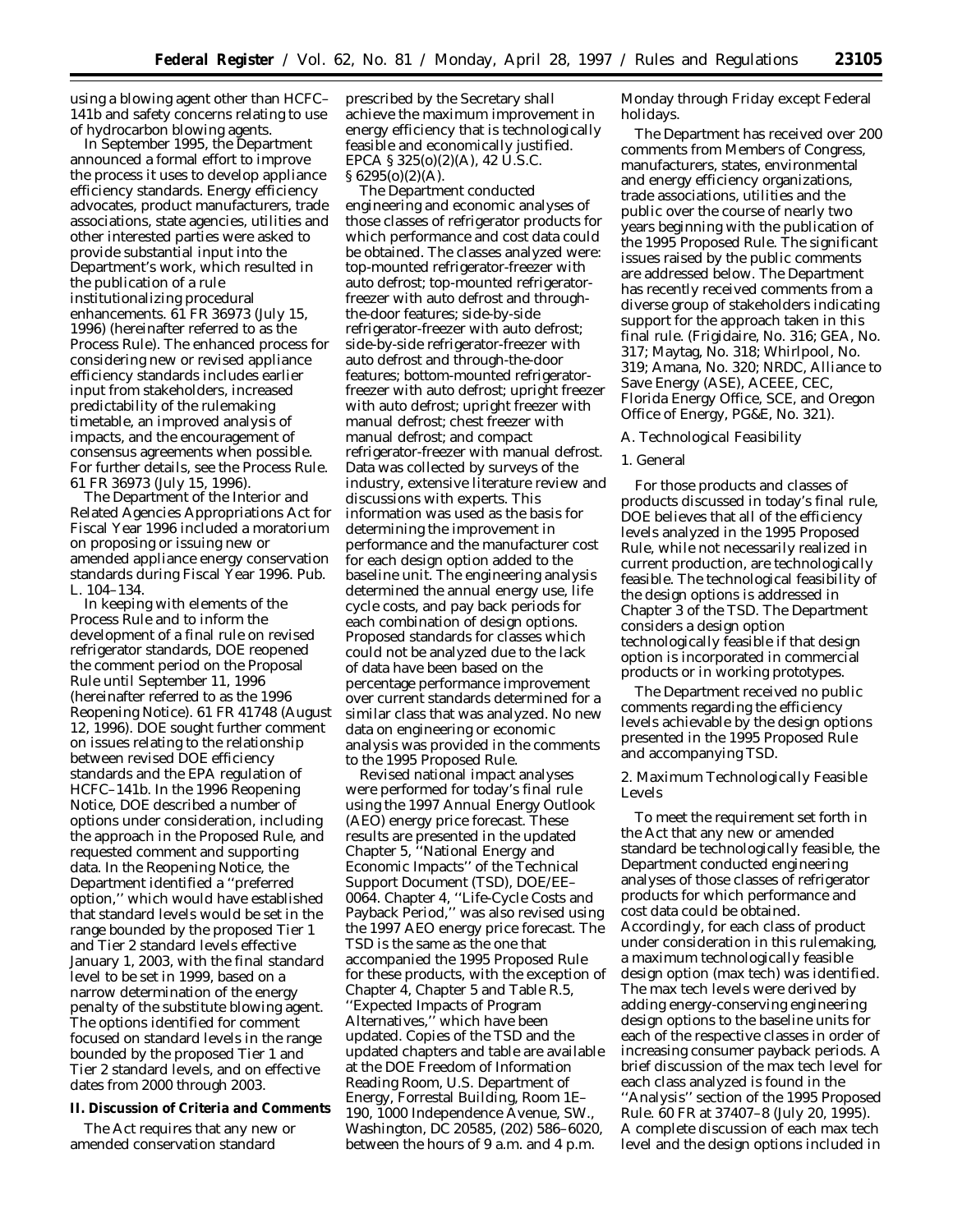each is found in the Engineering Analysis in Chapter 3 of the TSD.

### *B. Economic Justification*

Section 325 of the Act provides seven factors to be evaluated in determining whether a conservation standard is economically justified: economic impact on manufacturers and consumers, net consumer savings, energy savings, impacts on product utility, impact on competition, need for energy conservation, and other relevant factors. EPCA § 325(o)(2)(B)(i), 42 U.S.C. § 6295(o)(2)(B)(i). Each of these is discussed below.

## 1. Economic Impact on Manufacturers

a. Approach to Modeling. The Engineering Analysis identified design options for improvements in efficiency along with the associated costs to manufacturers for each class of product. For each design option, these costs constitute the increased per-unit cost to manufacturers to achieve the indicated energy efficiency levels. Manufacturer, wholesaler, and retailer markups will result in a consumer purchase price higher than the manufacturer cost.

In the analysis which supported the 1995 Proposed Rule, the Department used a computer model that simulated a hypothetical company to assess the likely impacts of standards on manufacturers and to determine the effects of standards on the industry at large. This model, the Manufacturer Analysis Model (MAM), is described in the TSD. (See TSD, Appendix C.) It provides a broad array of outputs, including shipments, price, revenue, net income and short- and long-run returns on equity. An ''Output Table'' lists values for all these outputs for the base case and for each of the standards cases under consideration. (See Tables 6–4 through 6–7 of Chapter 6 in the TSD.) The base case represents the forecasts of outputs with the range of energy efficiencies expected if there are no new or amended standards. A ''Sensitivity Chart'' shows how returns on equity would be affected by a change in any one of the nine control variables of the model. (TSD, Appendix C). The Manufacturer Analysis Model consists of 13 modules. The module which estimates the impact of standards on total industry net present value is version 1.2 of the Government Regulatory Impact Model (GRIM), dated March 1, 1993, which was developed by the Arthur D. Little Consulting Company (ADL) under contract to AHAM, the Gas Appliance Manufacturers Association (GAMA), and the Air-Conditioning and

Refrigeration Institute (ARI). (See TSD, Appendix C for more details.)

Commenting on the 1995 Proposed Rule, AHAM, Sub-Zero and GEA criticized the methodology and analytical models used to assess standards. These comments raised concerns about the determination of the impact of standards on manufacturers, particularly the way the Department used the GRIM developed by industry, and the failure to consider the impact of multiple DOE and other agency regulations. Sub-Zero requested that DOE reassess the method used to determine the burdens that future standards will place on small companies. (AHAM, No. 207 at 2–4; Sub-Zero, No. 209 at 3, 4; and GEA, No. 212 at 1, 2).

In implementing the Process Rule, the Department is now undertaking a review of the manufacturing impact analysis model and methodologies. In developing its new methodology, the Department will take into account the comments received concerning its methodology. However, while DOE is committed to improving these analytical tools, DOE believes the results of the Department's manufacturer impact analysis on the 1995 Proposed Rule reasonably reflect the likely impact of new refrigerator standards. The analysis shows, for example, significant drops in short-run return on equity for the higher standard levels, which is consistent with manufacturers' claims. Moreover, notwithstanding their comments concerning the manufacturer impact analytical method, manufacturers, in the Joint Comments, concluded that the proposed standard levels were economically justified and, in more recent comments, expressed support for the approach taken in this final rule. (Joint Comments, No. 49 at 22; Frigidaire, No. 316; GEA, No. 317; Maytag, No. 318; Whirlpool, No. 319; Amana, No. 320).

Other than on issues relating to the status of alternative blowing agents, there have been neither significant technological changes nor significant changes in the market since the Joint Comments were received and the 1995 Proposed Rule was published. Therefore, the Department believes the analysis found in the 1995 Proposed Rule, the TSD for the Proposed Rule (with updated chapters) and the Joint Comments are a sound basis for promulgating this final rule. Developments relating to substitute blowing agents, and the impact of these developments on manufacturer costs are discussed below.

b. Phaseout of HCFC–141b. Many of the manufacturers' written or oral

comments on the 1995 Proposed Rule asked that the Department take into account the cumulative burden of DOE's new energy efficiency standards and EPA's regulations banning, as of January 1, 2003, the manufacture and import of HCFC–141b, the blowing agent currently used in the production of the insulation in refrigerators. In the preamble to the Process Rule, with respect to refrigerators, DOE stated that it ''expects to consult further with interested parties to determine whether it is appropriate to make alterations to the proposed standards to take into account the interaction between the revised efficiency standards and Clean Air Act and Montreal Protocol on Substances that Deplete the Ozone Layer regulations relating to the manufacture of HCFCs.'' 61 FR at 36980. The 1996 Reopening Notice expressly sought comment on the interrelationship between these two regulatory actions, the resulting impact on manufacturers, and the possible means for mitigating any adverse impacts. There are three major areas of concern regarding the phaseout of HCFC–141b: the thermal performance of the replacements; the date by which sufficient quantities of the replacement would be available; and the impact of both regulations on the development and manufacture of new refrigerators.

i. Thermal Performance of HCFC– 141b Replacements. Based on a recommendation in the Joint Comments, the Department's 1995 Proposed Rule proposed new product classes for refrigerator products made without HCFCs. To allow for the presumed energy penalty of replacements for HCFC–141b, DOE proposed a 10 percent relaxation of the otherwise applicable standards for HCFC-free products for a period of six years after the effective date of the new standards. The Joint Comments, which were developed in 1994 and reflect information on blowing agents available at the time, stated that: ''all non-chlorinated substitutes available to replace HCFC–141b are expected to be a minimum 10% less energy efficient.'' (Joint Comments, No. 49 at 12).

In the 1996 Reopening Notice, the Department sought additional information on replacement blowing agents because of the relevance of such information to the rulemaking effective date and standard levels. AHAM submitted a report summarizing the research of the Appliance Research Consortium (ARC) on foam blowing agents which indicates that a foam blowing agent, hydrofluorocarbon (HFC)–245fa (1,1,1,3,3 pentafluoropropane), is able to produce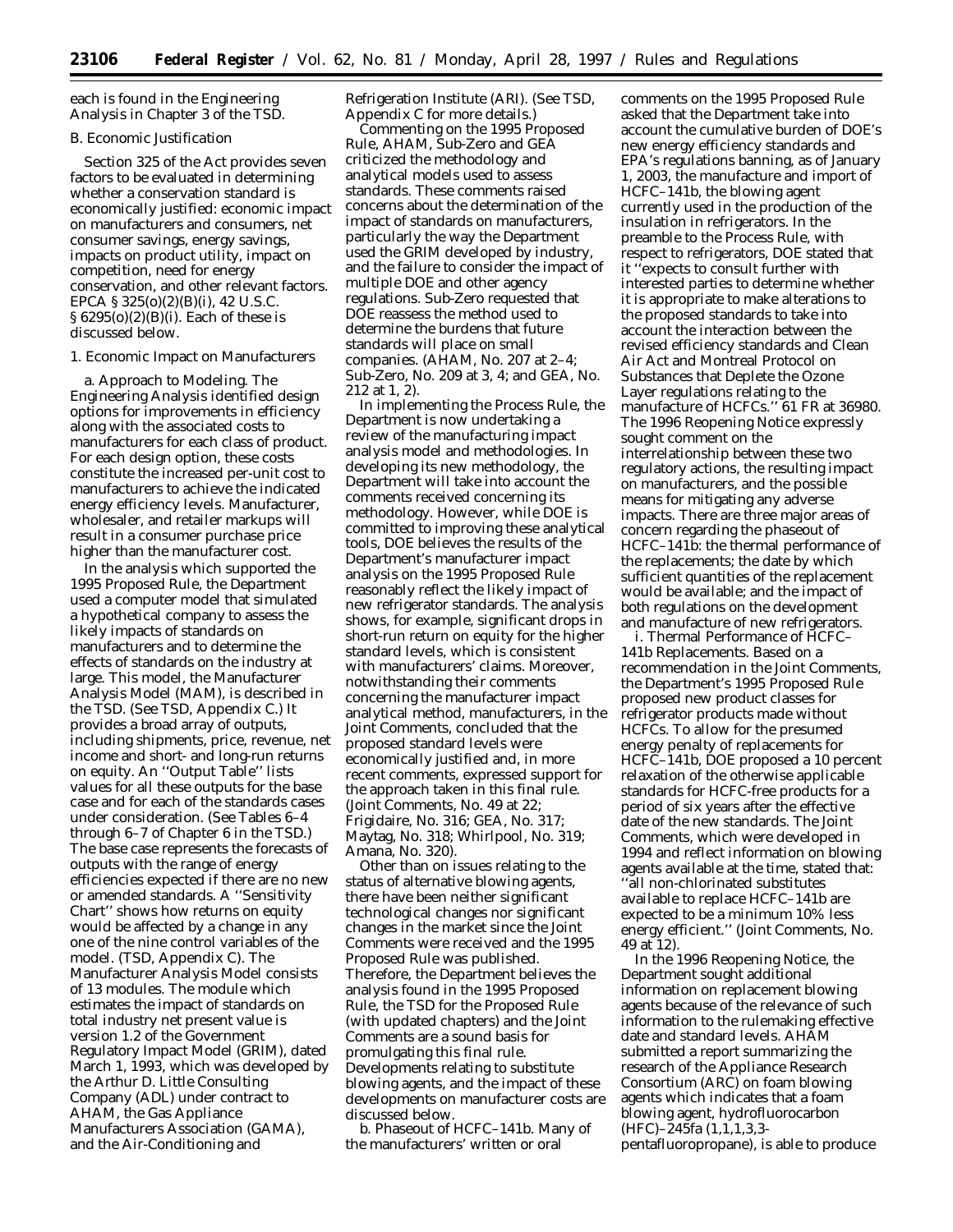insulating foams with a thermal efficiency comparable to HCFC–141b. The ARC report included the results of refrigerator cabinet tests which found that units using HFC–245fa insulation averaged only 0.9 percent more energy usage than comparable units using HCFC–141b. (AHAM, No. 237, Attachment 3).

ii. HFC–245fa Availability. HFC– 245fa cannot be used in refrigerators until the blowing agent is added to EPA's Significant New Alternatives Policy (SNAP) list. This inclusion is dependent on the results of several toxicity tests and could occur during 1997. A 90-day toxicity test ended in August 1996 and the results raised no significant concerns. Based on these results and results of other tests, the likely producer of the chemical, AlliedSignal, will decide whether to petition EPA to have HFC–245fa added to the SNAP list. EPA has indicated that it is prepared to initiate the necessary regulatory process to determine whether to allow commercialization of HFC– 245fa as soon as a manufacturer petitions the Agency. Based on early information about the physical and toxicological performance of HFC– 245fa, EPA believes regulatory approval will be granted. (EPA, No. 301 at 1, 2).

In addition to the toxicity tests, AlliedSignal also has performed a gas migration test using foam board insulation made with HFC–245fa. Comparatively little migration has occurred (less than the migration of HCFC–141b under similar conditions). An AHAM-sponsored food transfer test performed by an independent laboratory (Hazelton) should begin in the summer of 1997, with refrigerator results available in the fall of 1997, and freezer results due toward the end of 1997.

Although the chemical will not require Food and Drug Administration (FDA) approval, these studies are likely to be reviewed by an independent panel of experts to decide whether the chemical would likely meet the FDA's Generally Regarded As Safe (GRAS) requirements. This process should be completed by the end of 1997. (AlliedSignal, No. 266 at 1).

While there are still some uncertainties associated with HFC– 245fa, AlliedSignal has indicated, based on favorable test results, that it expects to begin commercial production of HFC–245fa in 1999 and to expand its availability in early 2000 by starting production at a new facility. As of February 1997, AlliedSignal expected appliance manufacturers to begin converting to HFC–245fa as early as 1999 and to complete their conversion

before the end of 2000. (AlliedSignal, No. 314, at 4).

iii. Cumulative Burden from Multiple Government Regulations. During 1995 and 1996, prior to the availability of the positive test results on HFC–245fa, many manufacturers expressed concern about the cumulative regulatory burden of revised efficiency regulations and EPA's ban on the production of HCFC– 141b as of 2003. They argued that imposing new efficiency standards in 2000 would force manufacturers to redesign their products and processes twice, once in 1999, in order to meet the new efficiency standard, and a second time in 2002, to accommodate a new insulation blowing agent. Manufacturers believed then that the replacement for HCFC–141b was likely to have significant impacts on thermal efficiency and product design, and could also involve significant manufacturing process changes.

Maytag, GEA and Frigidaire expressed concerns about the availability of HCFCfree foams. GEA stated that it appeared unlikely that HFC–245fa would be proven safe and made available in sufficient quantities before 2002. (GEA, No. 212 at 2). AHAM stated that even if the commercial sale of HFC–245fa began in 1999 or 2000, there might not be sufficient production for the entire refrigerator (and building insulation) industry. (AHAM, No. 268 at 3).

As a result of these concerns, the Department carefully considered the interrelationship between these two regulatory actions. To try to mitigate the effects of new energy efficiency standards for refrigerator products and the phaseout of HCFC–141b, the Department evaluated a number of different combinations of effective dates and standard levels for HCFC–141b products and for HCFC-free products. In the 1995 Proposed Rule, the Department proposed separate classes for HCFC and HCFC-free products with 10 percent less stringent standards for the HCFC-free products. In the 1996 Reopening Notice, the Department presented for comment seven possible adjustments to the standards levels and effective date, including the two-tier option proposed in the 1995 Proposed Rule. In the Reopening Notice, the Department specifically requested input on the question of whether significant cost savings would result from having standards take effect at the same time as the EPA ban on the manufacture of HCFC–141b. The Department also requested more information on the candidate substitutes for HCFC–141b.

Public comment on these various proposals was split, with Whirlpool, Marvel Industries, the Northwest Power Planning Council (NPPC), U-Line, CEC, NASEO, ACEEE, NRDC and other commenters expressing continued strong support for the standards as proposed in the 1995 Proposed Rule. (Whirlpool, No. 208 at 3; Marvel Industries, No. 261 at 1; NPPC, No. 210 at 1; U-Line, No. 211 at 2; ACEEE and NRDC, No. 214 at 2; CEC, No. 215 at 1; and NASEO, No. 216 at 1). Amana, Frigidaire, GEA and Maytag supported a new standard in 2003, in order to allow them to make the product and process changes necessary for meeting a new standard simultaneously with introducing a substitute for HCFC–141b. (Amana, Frigidaire, GEA, and Maytag, No. 290, at 1).

In response to the 1996 Reopening Notice, manufacturers, energy efficiency advocates, the EPA and others provided additional information. The Department received comments which more specifically addressed the growing likelihood that HFC–245fa would be the chosen substitute for HCFC–141b. ACEEE and NRDC claimed that there was now evidence that by the 2003 phaseout date for the manufacture of HCFC–141b, alternative blowing agents would be available with no energy penalty. If the Department were significantly delayed in publishing a final rule, ACEEE and NRDC recommended reconsidering the issue of less stringent standards for HCFC-free products. (ACEEE and NRDC, No. 206 at 7–9). Several commenters stated that current information indicated that the next generation HFC's being tested will be viable alternatives with minimal impact on energy consumption and cost. (EPA, No. 250 at 4; GEA, No. 317; Whirlpool, No. 319).

Amana, Frigidaire, Maytag and GEA stated that switching to HCFC substitutes as early as 2000 was not technically feasible, given what is known about the time line for testing and production of HFC–245fa. They asserted that toxicity testing might not be completed until 2001, that the transition of manufacturing facilities to produce the substitute would take additional time, and that chemical manufacturers might not be able to provide adequate supplies of the substitute product to all appliance companies on a timely basis. (Amana, Frigidaire, Maytag and GEA, No. 265 at 1).

These manufacturers commented that the HCFC substitute could affect the fundamental design and manufacture of refrigerators. In particular, if the substitute is not a "drop-in," an additional redesign of refrigerator products may be required. They further commented that while the largest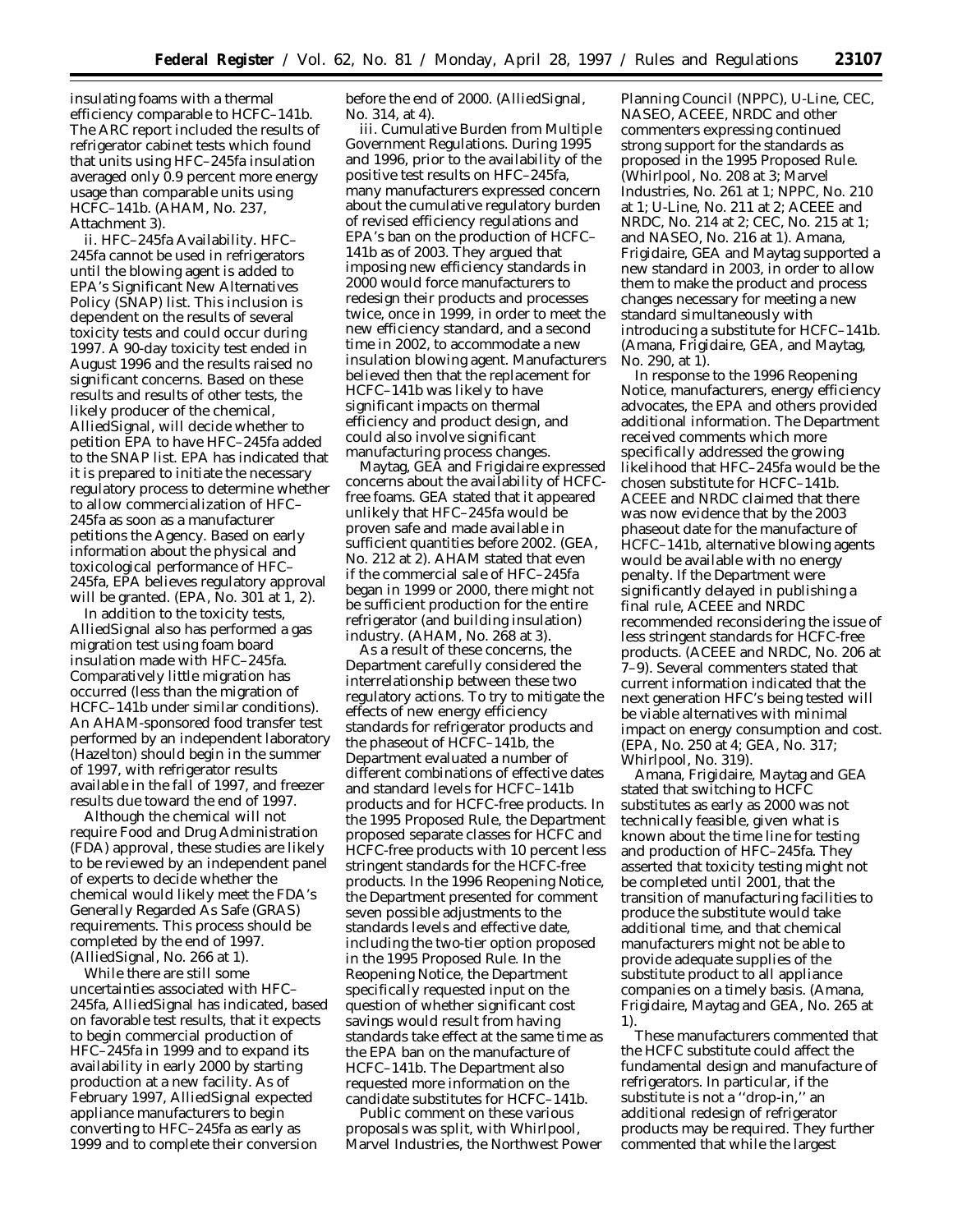manufacturers may be able to accommodate the investment in multiple redesigns, other manufacturers cannot afford the added costs associated with over-designing, under-designing or mis-designing for double digit efficiency improvements without first knowing what the HCFC replacement will be. (Amana, Frigidaire, Maytag and GEA, No. 265 at 1).

Information submitted by manufacturers reflected varying views on the likely incremental costs if products needed to be redesigned twice in a three year period (once in 2000 and again in 2003). Maytag stated that when the HCFC–141b ban and the imposition of new energy efficiency standards are separated in time, engineering changes will occur at each stage, requiring considerable resources each time, and the possibility of major capital investments. (Maytag, No. 233, at 2). Frigidaire stated that the incremental cost of two redesigns versus a single redesign between the present time and 2003 is substantial for smaller manufacturers. (Frigidaire, No. 232 at 5). Whirlpool stated that if HFC–245fa or a comparable blowing agent with no significant energy penalty is available, then the degree of redesign needed will be minimal. No product changes would be required, although some companies might choose to make minor design changes and/or change liner material to obtain competitive cost advantages. Whirlpool commented that the factory investments for conversion to HFC– 245fa will be zero to a few hundred thousand dollars. (Whirlpool, No. 244, at 3).

Based on the positive results of recent toxicology tests, and the statements of Allied Signal, the EPA and others, DOE has concluded that it is likely that the chosen substitute for HCFC–141b will be HFC–245fa, or another blowing agent with comparable characteristics, and that such a substitute will be available for use in the manufacture of refrigerators prior to the 2003 phase out date for the production of HCFC–141b. (Allied Signal, No. 314; EPA, No. 250). Furthermore, the results of recent tests conducted by ARC show that there is likely to be little or no energy penalty associated with the use of HFC–245fa. (AHAM, No. 237, Attachment 3 at 9). Allied Signal reported that foams produced with HFC–245fa age at a slower rate than foams produced with HCFC–141b at all temperatures tested. Therefore, the thermal conductivity of HFC–245fa blown foams is superior to that of HCFC–141b foams after several weeks of aging. (Allied Signal, No. 267 at 8–9). As noted by Whirlpool, HFC– 245fa is less corrosive than HCFC–141b

which may result in some cost savings to the industry because manufacturers will not need to use an inner liner or may be able to use a lower cost liner material. (Whirlpool, No. 244 at 3). Because of the comparability of HFC– 245fa to HCFC–141b, the Department believes that only minor changes in refrigerator design, not a complete redesign, will be required to convert to the new blowing agent.

DOE has carefully considered all comments on the impact of amended energy efficiency standard levels on manufacturers. Based on the information in the record about the characteristics of HFC–245fa and its likely schedule of availability, DOE believes it is no longer necessary to retain the second tier standard for HCFC-free product classes, as proposed in the 1995 Proposed Rule. Consequently, this rule establishes a single tier of efficiency standards at the levels corresponding to the Tier 1 standards in the 1995 Proposed Rule. This approach is supported by recent comments from Frigidaire, GEA, Maytag, Whirlpool, Amana, energy conservation advocates, states and utilities. (Frigidaire, No. 316; GEA, No. 317, Maytag, No. 318, Whirlpool, No. 319; Amana, No. 320; NRDC, ASE, ACEEE, CEC, Florida Energy Office, SCE, and Oregon Office of Energy, PG&E, No. 321).

The Department recognizes that there will be considerable costs associated with the product redesign necessary to meet the new efficiency standards, as well as some additional costs associated with the conversion to a new insulation blowing agent, even assuming that agent is HFC–245fa or another chemical with comparable characteristics. In addition, the redesign for meeting revised efficiency standards can be done with greater confidence if the substitute blowing agent is known at the time of the redesign. For these reasons, the Department has decided to give manufacturers 14 months more than the minimum of three years from the date of publication until the standard becomes effective. This will allow more time for the development of HCFC–141b substitutes, and for manufacturers to make design changes and obtain the capital necessary to complete the required changes. Furthermore, because of the comparability of HCFC–141b and HFC–245fa, DOE believes that manufacturers could choose to delay their conversion to HFC–245fa until sometime after July 1, 2001, without incurring substantial additional costs.

In April 1997, a number of parties filed comments with the Department supporting this approach of setting an

effective date of July 1, 2001, and eliminating the second tier transition standard for HCFC-free products. (Frigidaire, No. 316; GEA, No. 317, Maytag, No. 318, Whirlpool, No. 319; Amana, No. 320; NRDC, ASE, ACEEE, CEC, Florida Energy Office, SCE, and Oregon Office of Energy, PG&E, No. 321). This approach is founded on the best current information about substitutes for HCFC–141b, i.e., that HFC–245fa will receive the necessary regulatory approvals, and that Allied Signal will make it available in sufficient quantities for all manufacturers to use prior to 2003. However, given that all testing on HFC– 245fa has not been completed, some commenters urged the Department to provide for appropriate exception relief for manufacturers in the event that HFC–245fa or comparable products do not become available to all manufacturers on a timely basis.

DOE recognizes that some uncertainty still exists about the ultimate acceptability of HFC–245fa or other comparable blowing agents, as well as some uncertainty regarding the timing of commercial production of such a product. The results, to date, of HFC– 245fa toxicology tests have generally been positive, but the testing process is not likely to be completed until late 1997. Consequently, it is still possible that subsequent tests will identify unacceptable risks associated with the use of this product or that its commercial availability will be delayed beyond 2003. Under such conditions, DOE may grant manufacturers exception relief. Section 504 of the Department of Energy Organization Act authorizes DOE to make adjustments of any rule or order issued under the Energy Policy and Conservation Act, consistent with the other purposes of the Act, if necessary to prevent special hardship, inequity, or unfair distribution of burdens. 42 U.S.C. § 7194(a).

The process established by DOE for receiving and acting on applications for exception is set forth in 10 CFR part 1003, subpart B. Applicants for an exception are required to serve their application on persons who might be adversely affected by the granting of an exception, and DOE may require or provide additional notice of the application. 10 CFR 1003.23. The notices to potentially affected parties would include an invitation to submit comments regarding the application to DOE and any comments would be served on the other identified parties in the proceeding. The applicant would be provided an opportunity to respond to any submissions by third parties relevant to the application. 10 CFR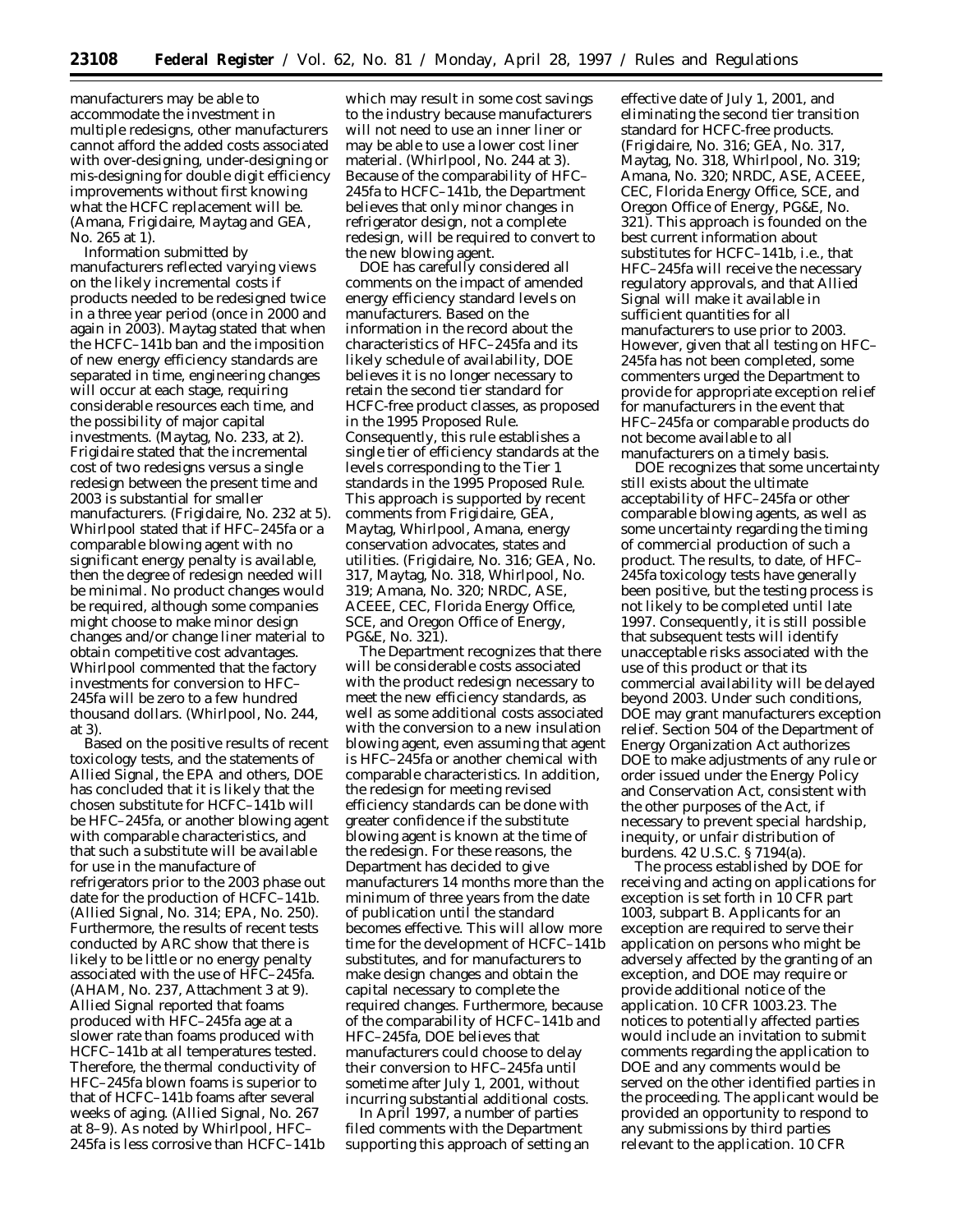1003.25(a)(1). After considering the entire record, DOE would render a final decision and order. In exercising its authority under section 504, DOE may grant an exception from an efficiency standard for a limited time, and may place other conditions on the grant of an exception.

DOE will require any application for an exception to provide specific facts and information relevant to the claim that compliance would cause special hardship, inequity or the unfair distribution of burdens. Joint applications would be permitted. Compliance with the terms of this rule could constitute special hardship for the refrigerator manufacturing industry in the unexpected event that it was shown that HFC–245fa or a comparable product would not be available as a timely replacement for HCFC–141b and the unavailability of HFC–245fa or comparable products prior to the imposition of the ban on the further production of HCFC–141b would substantially increase the expected manufacturer costs associated with complying with this revised standard. In such circumstances, appropriate transition relief, as may be needed to address the special hardship, would be considered. Any relief would be crafted with due consideration for the effects of such relief on competition in the affected markets.

2. Economic Impact on Consumers Including Life-Cycle Costs and Payback Periods

In determining whether a standard is economically justified, EPCA directs the Secretary to consider the economic impact on consumers. In response to the 1996 Reopening Notice, over 100 consumers urged the adoption of the standards as proposed in the Proposed Rule. These comments supported the reduction in pollution which would result from the standards as well as the benefits to American households. (Public Comments, No. 305).

To evaluate the expected economic impact on consumers, the Department calculates the total life-cycle costs of alternate standard levels as well as the expected time required to pay back any increase in the product's initial costs. The expected payback period of a standard is calculated and often referenced because it is a commonly used measure and also is the basis for the rebuttable presumption created by section  $325(0)(\overline{2})(B)(iii)$  of EPCA, 42 U.S.C. 6295(o)(2)(B)(iii).

The life-cycle cost to consumers is the sum of the purchase price and the operating expense discounted over the lifetime of the appliance. Installation

and maintenance costs are elements of life-cycle cost but are not significant for refrigerator products. The change in lifecycle costs resulting from any new standards is considered by the Department to be the best measure of the effect of proposed standards on consumers. This is quantified by the difference in the life-cycle costs for the average consumer with and without revised standards for the analyzed refrigerator classes.

The life-cycle cost was calculated for each class for the range of efficiencies considered in the Engineering Analysis, using a real consumer discount rate of 6 percent. The purchase price is based on the factory costs in the Engineering Analysis and includes a factory markup plus distributor and retailer markups. The Department believes that its analysis represents the worst case scenario for consumers in that it assumes an incremental increase in the purchase price based on the costs associated with improving efficiency. In the marketplace, manufacturers may offset some or all of this cost increase by, for example, making material substitutions or increasing productivity. (Whirlpool, No. 208 at 2,3). DOE does not attempt to predict the consumer benefits of such non-energy changes which are part of an on-going product improvement process.

Energy Market & Policy Analysis, Inc. (EM&PA) commented that the economic analysis issued by DOE in its TSD is based on outdated and invalid assumptions about potential energy costs. EM&PA commented that all calculations of life-cycle costs, payback periods, and consumer energy cost savings in the TSD are based on unrealistically high estimates of future energy (particularly electricity) prices. (EM&PA, No. 229 at 3).

The purchase price and operating energy expense of each standard level based on the 1994 AEO are presented in Chapter 4 (Consumer Impacts) of the original TSD. The Department is committed to using the most recent available AEO forecasts. The annual operating cost for standard level 1 has been updated based on the lower 1997 AEO energy prices.2 (See updated Chapter 4 of the TSD.) The 1997 AEO forecast of electricity prices in 2000 is 12.7 percent lower than the 1994 forecast.

Moreover, DOE has analyzed lifecycle costs, payback periods, cost of conserved energy, energy savings, and

other metrics using a range of energy prices. Life-cycle costs for the standard level of today's final rule were calculated for the following sensitivity cases: low state electricity prices, high state electricity prices, high equipment prices, low equipment prices, the combination of low state electricity prices and high equipment prices, and the combination of high state electricity prices and low equipment prices. Results are shown in updated TSD Chapter 4. The Department is committed to using such analyses in future rulemakings. (Section 11(e) of the Process Rule).

As a complement to energy price sensitivities, the Department calculates the cost of conserved energy (CCE) for standards under consideration. The CCE is the increase in purchase price amortized over the lifetime energy savings of the appliance. The advantage of the CCE approach is that it does not require assumptions about future energy prices because it uses only the purchase expense of the efficiency measure and the expected energy savings. The consumer will benefit whenever the cost of conserved energy is less than the energy price paid by the consumer for that end use. (TSD, Sec. 4.4, p. 4–23)

AHAM commented, ''The DOE/LBNL energy analysis indicates that standard levels approximating those proposed have paybacks in the 3–4 year category. In fact, analysis undertaken by AHAM, with the same data LBNL used, indicates that for the proposed standards levels the payback is in the 7– 8 year period for refrigerator/freezers and 11–12 years for freezers.'' (AHAM, No. 207 at 2).

The payback period reported in the TSD, using 1997 AEO energy price forecasts, is 4.1 years for the top mount auto defrost refrigerator-freezer class without through-the-door features, the most popular class of refrigerators, and ranged from 0.6 to 11.9 years for other classes of refrigerator products. (See TSD, Chapter 4). AHAM provided no explanation for the discrepancy in payback forecasts, claimed no specific errors in the Department's analysis and provided insufficient data to enable the Department to determine why the payback periods do not agree. The Department calculated payback periods using both AEO 1994 and 1997 energy prices and both sets of payback periods are shorter than AHAM claims.

ACEEE and NRDC noted that the 1995 Proposed Rule rejected standard level 2 in part because the payback period at this level may be as long as 19 years, the expected life of the product. (ACEEE and NRDC, No. 206 at 6). Standard level 2 was not rejected solely on the basis of

<sup>2</sup>Annual energy cost is the product of annual energy use times \$0.0858/kWh. This electricity price comes from the 1997 AEO price projection. (Sec. 5.1.4, ''Residential Energy Prices,'' of updated TSD Chapter 5).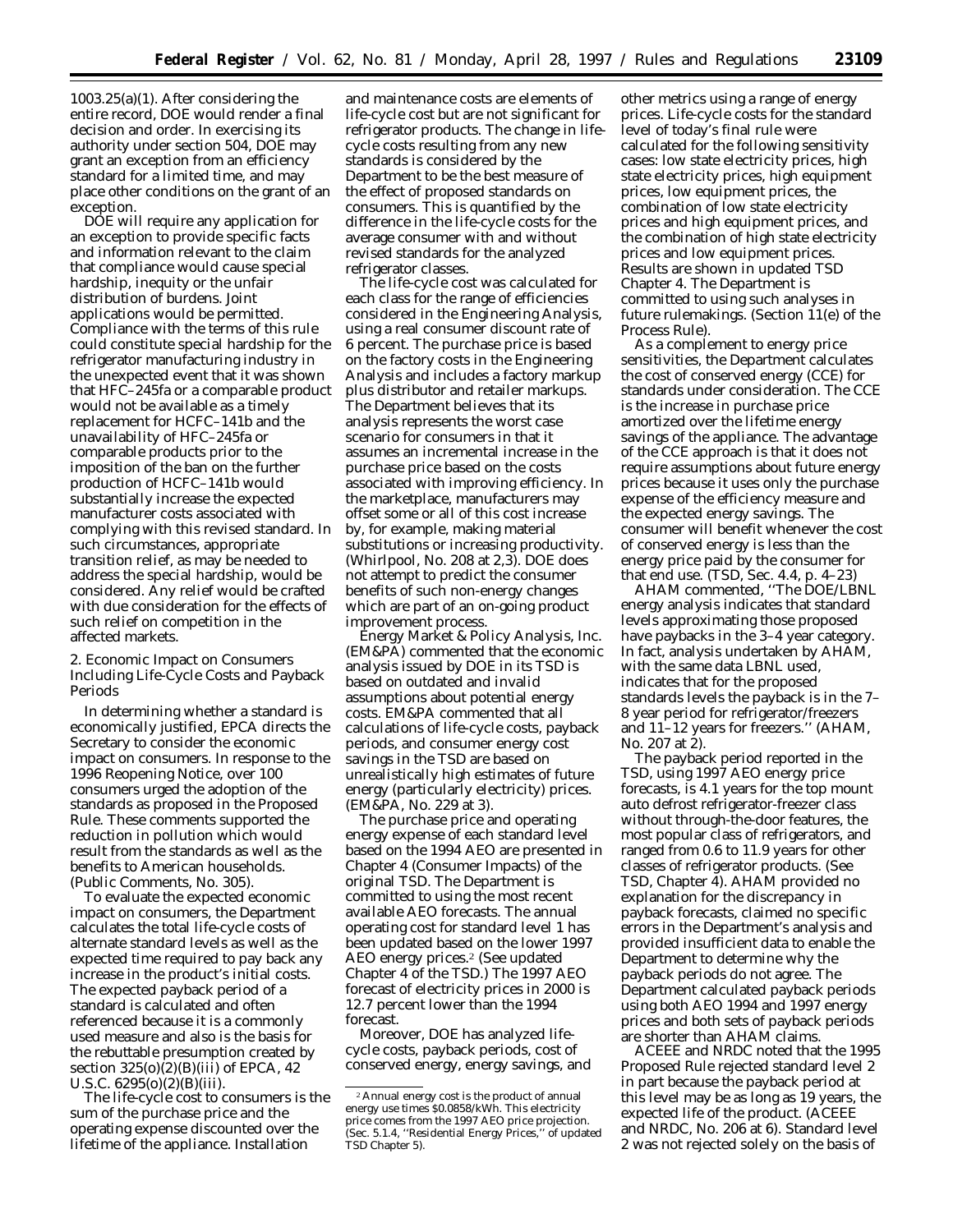the payback period. The Department also considered the adverse impact on manufacturers short-run return on equity.

### 3. Energy Savings

The Act requires DOE to consider the total projected energy savings that result from revised standards. The Department used the Lawrence Berkeley National Laboratory Residential Energy Model (LBNL–REM) results in its consideration of total projected savings.

a. Forecast of Savings. The Department forecasts energy consumption by using the LBNL–REM, which forecasts energy consumption over the period of the analysis for candidate standards and the base case. (See TSD, Appendix B for a detailed discussion of the LBNL–REM.). The LBNL–REM projections depend on estimated values, the most significant of which are the responsiveness of household appliance purchasers to changes in residential energy prices and consumer income, future energy prices, future levels of housing construction, and options that exist for improving the energy efficiency of appliances.

The Department's estimate of the energy savings attributable to a standard is the difference between the projected energy consumption, assuming compliance with the candidate standard, and projected energy consumption under the base case. The calculation of the forecast energy savings for today's rule differs in two significant ways from the original TSD presentation which was the basis for the numbers in the 1995 Proposed Rule. First, the effective date of the standards has been changed from January 1, 1998, to July 1, 2001. Second, the Department is now using the AEO 1997 energy price forecasts instead of the AEO 1994 energy price forecasts which were used in the 1995 TSD. The cumulative energy savings of this final rule, as shown in updated chapter 5, is 6.67 quads over the period 2000 through 2030. The Department did not receive any comments on the calculation of energy savings.

b. Significance of Savings. Under section 325(o)(3)(B) of the Act, 42 U.S.C. § 6295(o)(3)(B), the Department is prohibited from adopting a standard for a product if that standard would not result in ''significant conservation of energy." While the term "significant" is not defined in the Act, the U.S. Court of Appeals for the D.C. Circuit concluded that Congress intended the word ''significant'' to mean ''nontrivial.'' *Natural Resources Defense Council* v. *Herrington,* 768 F.2d 1355, 1373 (D.C. Cir. 1985). DOE has

determined that the energy savings from this final rule are significant.

4. Lessening of Utility or Performance of **Products** 

In establishing classes of products and design options, the Department tried to eliminate any degradation of utility or performance in the products under consideration in this rulemaking. That is, to the extent that comments or research showed that a product included a utility or performancerelated feature that inherently lowers energy efficiency, a separate class with a different efficiency standard was created for that product. This is consistent with the Joint Comments which stated that ''these standards were chosen at a level that provides for no significant lessening of utility or performance.'' (Joint Comments, No. 49 at 23). No other comment was received on this subject.

#### 5. Impact of Lessening of Competition

The Act directs the Department to consider the impact of any lessening of competition that is likely to result from the imposition of the standards. It further directs the Attorney General to make a determination of the impact, if any, of any lessening of competition and to provide that determination to DOE within 60 days of the publication of a proposed rule.

In its letter of April 19, 1996, the Department of Justice (DOJ) provided its analysis of the standards proposed in the 1995 Proposed Rule. (A copy of the letter containing the DOJ findings is published in its entirety in Section V.) DOJ stated, ''we cannot conclude that promulgation of the proposed rules is likely to have a substantial adverse effect on competition in the market for those products. While the rules may result in some changes in the product mix offered by some manufacturers, and may result in the discontinuation of certain models of each of the products, the available evidence does not demonstrate that competition in these markets likely would be substantially affected by the proposed rules.''

DOJ expressed some concern regarding the cumulative effect of the proposed energy conservation standards and EPA's ban on the manufacture and import of HCFC–141b. DOE reopened the comment period on August 12, 1996, in order to obtain additional information and views on these issues. As a result of the reopening, DOE obtained information about the availability of substitutes for HCFC blowing agents which shows there is likely to be less economic impact on manufacturers from the conversion to

HCFC–141b substitutes than anticipated at the time of the DOJ analysis. As discussed in Section II.B.1.b. of this Supplementary Information section, research conducted by a consortium of refrigerator manufacturers shows that HFC–245fa (or a similar substance) is a likely substitute for HCFC–141b, and that use of HFC–245fa is not expected to require major product redesign. Moreover, the change in effective date further addresses the DOJ concerns about the proposed rule.

Representatives of several manufacturers argued that DOE is required to seek a new determination from DOJ of the impact on competition of options raised in the Reopening Notice before promulgating any final rule. The Assistant Attorney General's letter of April 19, 1996, fully satisfied DOJ's obligations under EPCA. The Act only requires the Attorney General to make a determination of the impact on competition of a proposed rule. 42 U.S.C.  $6295(0)(2)(B)(ii)$ . No provision of EPCA requires DOJ to convey its views on DOE notices of reopening of the comment period or on final rules, nor does EPCA require DOE to solicit views from DOJ on those actions. DOE acknowledges that there may be circumstances in which it would be advisable, as a matter of policy, for DOE to solicit supplemental views from DOJ, but DOE sees no need to do that in this proceeding. Moreover, DOJ was aware of the reopening of the comment period but submitted no additional views on the impact on competition of the various options presented for comment. The DOJ views in this proceeding are contained in its original April 19, 1996, analysis.

### 6. Need of the Nation to Conserve Energy

Enhanced energy efficiency improves the Nation's energy security, strengthens the economy and reduces the environmental impacts of energy production. The Department estimates that over 30 years, the revised standards will save approximately 6.67 quads (7.03 exajoules (EJ)) of primary energy.

## 7. Other Factors

EPCA allows the Secretary of Energy, in determining whether a standard is economically justified, to consider any other factors that the Secretary deems relevant. The estimated environmental benefits from today's final rule (based on the 1997 AEO fuel prices) are, over the period from 2000 to 2030, a reduction in emissions of  $NO<sub>x</sub>$  by 1,362 thousand tons (1,501 thousand short tons), a reduction in emissions of  $CO<sub>2</sub>$ by 465 Mt (513 million short tons) and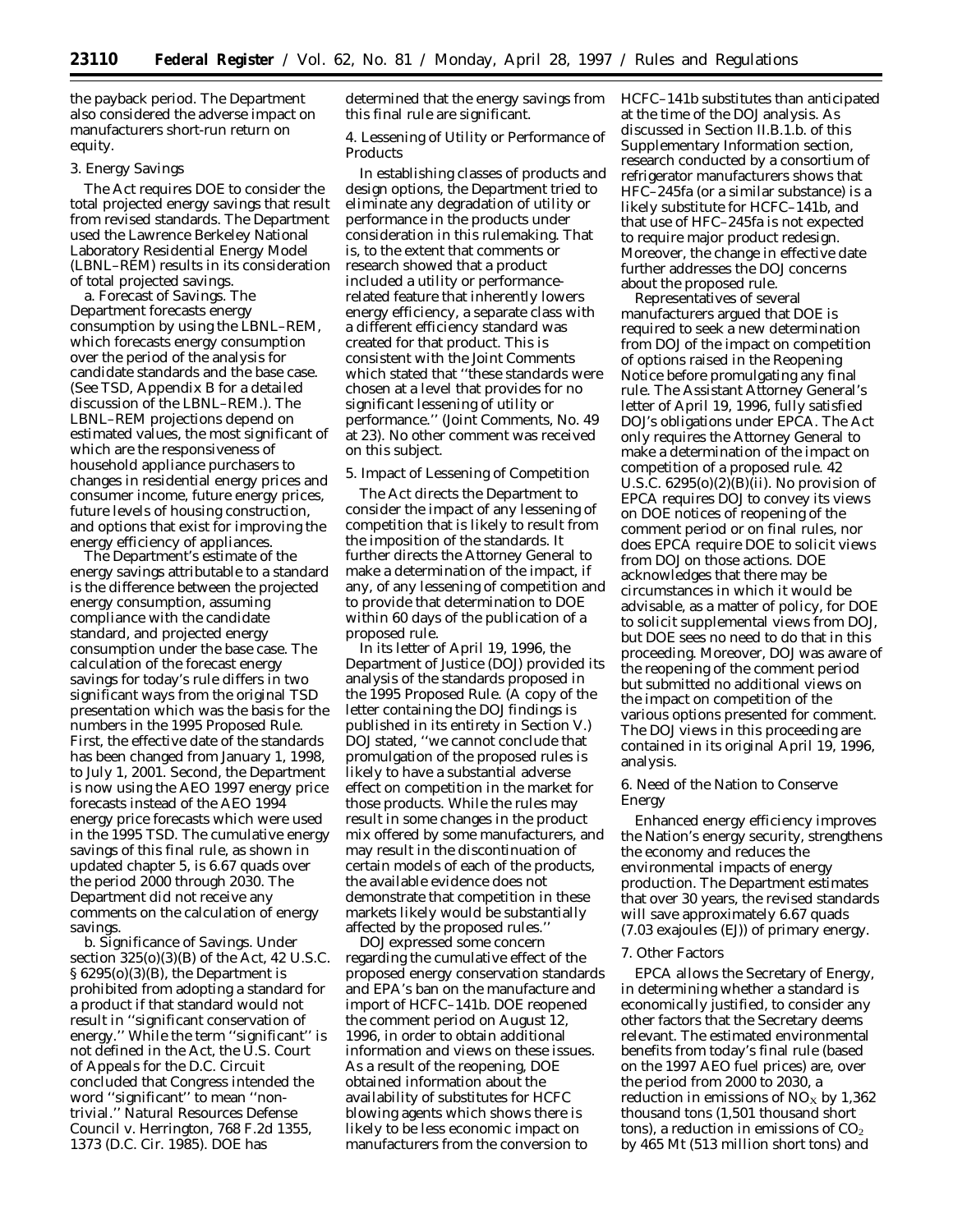a reduction in the cost of the emission controls roughly equivalent to the cost of reducing  $SO_2$  emissions by 1,545 kt (1,703 thousand short tons). (TSD, updated Chapter 5).

## *C. Rebuttable Presumption of Economic Justification*

Section 325(o)(2)(B)(iii) of EPCA, 42 U.S.C. § 6925 (o)(2)(B)(iii), states:

''If the Secretary finds that the additional cost to the consumer of purchasing a product complying with an energy conservation standard level will be less than three times the value of the energy savings during the first year, there shall be a rebuttable presumption that such standard level is economically justified.''

If the increase in the initial price of an appliance due to a conservation standard would repay itself to the consumer in energy savings in less than 3 years, then it is presumed that such standard is economically justified. This presumption of economic justification can be rebutted upon a proper showing.

The pay back period for today's final rule for manual defrost upright freezers is less than 3 years. The estimated pay back period for the top mounted automatic defrost refrigerator-freezer class, which accounts for more than 50 percent of the sales of all refrigeratorfreezer products, is 4.1 years. The longest payback period for any of the product classes is 11.9 years (this is for refrigerators with a top-mount freezer and through-the-door features, the least popular of the full-size refrigerator classes), which is substantially shorter than the product life. (Updated TSD Chapter 4, Sec. 4.2.2).

### **III. Analysis**

#### *A. Product Classes*

The Department is adding new product classes for compact refrigerators, refrigerator-freezers and freezers. Formerly, the Department made no class distinctions by size of refrigerator, so compact refrigerators were governed by the same standards (which include adjustments for volume) as full-size refrigerators. The Department is now adding new product classes for compact refrigerators, refrigerators-freezers and freezers, which includes products with a total volume of less than 7.75 cubic feet (Federal Trade Commission/AHAM rated volume) and 36 inches or less in height. The total energy consumption of all compact refrigerator products in the U.S. is about 2.5 percent of the total energy consumed by all refrigerator products. There are only three or four energy savings options expected to be

available for these products by the year 2001. Because of small production volumes, the impact of new standards on these manufacturers is relatively severe. The Department calculates a 5 year payback period is required to recoup the consumer cost of improvements in efficiency at levels only 2 to 3 percent more stringent than the 1993 levels. Given that the compact products have a distinct utility (i.e., they serve a variety of applications not served by full sized units) and the limited efficiency improvement potential because of the limited number of design options available, the Department has concluded that compact refrigerator products should be treated differently from full sized models.

The proposal to create new product classes for HCFC-free products has been dropped, based on information about the likely availability of HFC–245fa as a substitute blowing agent.

#### *B. Standard Levels*

Section 325(o)(2)(A) of the Act specifies that any new or amended standard the Department prescribes must be designed to ''achieve the maximum improvement in energy efficiency  $* * *$  which the Secretary determines is technologically feasible and economically justified.''

The figures cited in this section are found in the TSD prepared for the 1995 Proposed Rule and the updated TSD chapters 4 and 5, which are supplements to the TSD. The updated TSD chapters reflect two major changes from the original TSD: effective date and updated electricity price forecasts. The original TSD was prepared using energy price forecasts from the 1994 AEO. The 1997 AEO, which forecasts lower energy prices, recently became available. The impact of lower energy prices is to reduce somewhat the economic benefits of standards, which is reflected in increased consumer payback periods and reduced life-cycle-cost savings and national benefits. Standard Levels 4, 3, and 2 were rejected in the 1995 Proposed Rule using the 1994 AEO price forecasts and the lower 1997 AEO price forecasts would show somewhat smaller energy cost savings for the rejected standard levels. The Department did not rerun the TSD analysis for the rejected standard levels based on the 1997 AEO energy price forecasts. The calculations for Standard Levels 4, 3, and 2 below are derived from the TSD, and reflect AEO 94 predictions and an effective date in 1998. For Standard Level 1, the Department did prepare revised TSD chapters using the 1997 AEO energy

price forecasts and the July 1, 2001, effective date of the standards. 3

#### 1. Standard Level 4

The Department first considered the max tech level of efficiency. Standard Level 4, max tech, would save the most energy: 10.0 quads (10.55 EJ) for refrigerators (including refrigeratorfreezers) and 2.0 quads (2.11 EJ) for freezers between 1998 and 2030. In order to meet this standard, the Department assumes that all refrigerator products would incorporate vacuum panel insulation. The use of vacuum panel insulation accounts for 30 percent of total energy savings, with increased wall thickness as the only alternative. Vacuum panel technology has progressed, but there remain concerns about manufacturability, availability, reliability, and performance. Vacuum panels are 6 to 10 times heavier than foam. The increase in door weight may cause the appliance to tip over when the door is opened. Also, current production capability for vacuum panels is far too small for the projected demand. A 1-inch increase in wall and door thickness (a 2-inch increase in the side-to-side dimension) is not a viable option. Some larger products already are constrained by the need to fit into existing spaces and through doors and passageways. Decreasing interior volume would sacrifice product utility. In addition, there are likely to be some groups of consumers who would experience net life-cycle cost increases compared to the units they would have otherwise purchased. Based upon a consideration of these factors, the Department therefore concludes that the burdens of Standard Level 4 for refrigerators, refrigerator-freezers and freezers outweigh the benefits, and rejects the standard level as not economically justified.

### 2. Standard Level 3

This standard level is projected to save 8.6 quads (9.1 EJ) of energy for refrigerators and refrigerator-freezers and 1.7 quads (1.8 EJ) for freezers. While this level does not use vacuum panels, about 40 percent of the energy savings for most of the classes is obtained by increasing the insulation values. There is general agreement that an increase in the wall thickness is not acceptable for many of the larger models in each class. This level has payback periods as high as 25.5 years (longer than the typical 19 year product life) and reduces estimated

<sup>3</sup>Note that the analysis of Standard Level 1 in the Proposed Rule assumed that all products met the proposed Tier 1 standards, thus no adjustment to reflect the elimination of the HCFC-free classes and their Tier 2 standards is needed.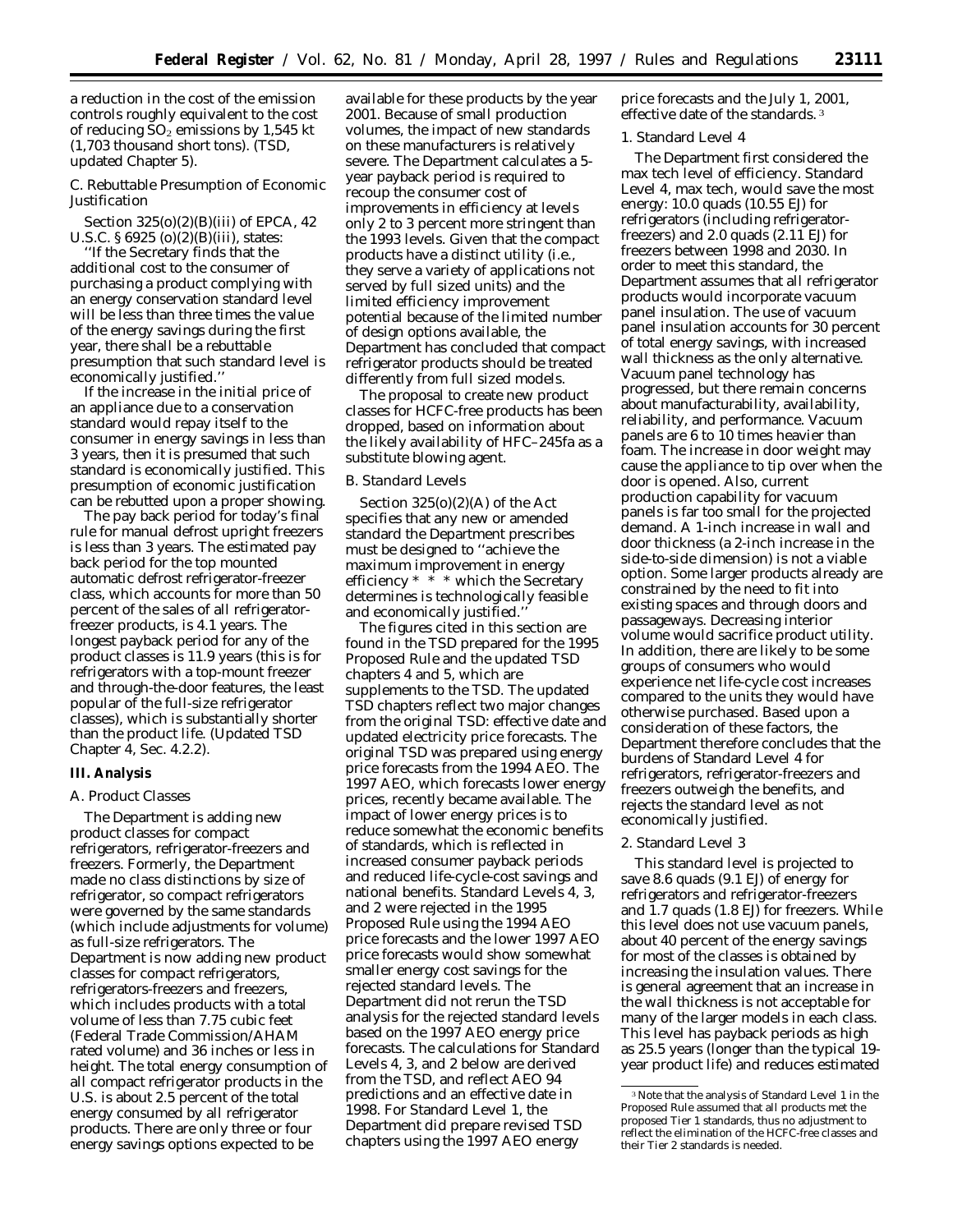refrigerator manufacturer short-run return on equity from 7.3 percent to 5.8 percent, a reduction of 20 percent. For freezer manufacturers, the estimated short-run return on equity (ROE) drops from 7.3 percent to 4.7 percent, a reduction of more than 35 percent. Based on these considerations, the Department concludes that the burdens of Standard Level 3 for refrigerators, refrigerator-freezers and freezers outweigh the benefits, and rejects the standard level as not economically justified.

## 3. Standard Level 2

This standard level is projected to save 7.8 quads (8.2 EJ) of energy for refrigerators and refrigerator-freezers, and 1.3 quads (1.4 EJ) for freezers. However, this level also requires an increase in insulation with a corresponding increase in the wall thickness. Furthermore, the payback period may be as long as 19.0 years, the expected life of these products. The initial burden on the manufacturers is also high: short-run return on equity for manufacturers of both refrigerators and freezers is estimated to decrease from 7.3 percent to 6.2 percent, a reduction of 16 percent. The Department concludes that the burdens of Standard Level 2 for refrigerators, refrigeratorfreezers and freezers outweigh the benefits, and rejects the standard level as not economically justified.

#### 4. Standard Level 1

The Department concludes that Standard Level 1 for refrigerator

products, effective in July 2001, and without the special transition standards for HCFC-free products contained in the 1995 Proposed Rule, is technologically feasible and economically justified. Over the period from July 1, 2001–2030, Standard Level 1 is projected to save 6.18 quads (6.52 EJ) for refrigerators and refrigerator freezers and 0.49 quads (0.51EJ) for freezers. Technologies necessary to meet this standard level are presently available. The consumer payback of this standard level is 4.1 years for the largest-selling class (top mount auto-defrost refrigerator, without through-the-door features) and no more than 11.9 years for any class. The cost of conserved energy is 3.7 cent/kWh for the largest selling class, meaning that this standard level will benefit purchasers of this refrigerator class who pay more than 3.7 cent/kWh for electricity. Standard Level 1 is at or near the lowest life-cycle cost for all classes and is expected to result in a reduction in life-cycle cost of approximately \$117 or 9.3 percent for the largest class. For the largest selling refrigerator class, if the lowest state energy price is analyzed, the minimum life-cycle cost point is still at Standard Level 1, and consumers would still benefit. Consumers who pay the high state electricity price would benefit from an even higher standard. (See updated TSD Chapter 4).

According to the TSD analysis, manufacturers' short-run return on equity is estimated to drop from 7.31 percent in the base case to 6.92 percent for Standard Level 1. The long-run ROE

at Standard Level 1 is 7.36 percent, a slight improvement from the base ROE of 7.31 percent. In the Joint Comments, the manufacturers and others recommended this standard level to DOE. In the Joint Comments, the parties commented that the negotiation process allowed for a cumulative assessment of impact which, in turn, led to adjustments among various product standard levels in order to better balance the economic impact among manufacturers. (Joint Comments, No. 49 at 14). The major manufacturers have supported this standard level with a July 2001 effective date in their recent comments. (Frigidaire, No. 316; GEA, No. 317, Maytag, No. 318, Whirlpool, No. 319; Amana, No. 320).

This final rule will save approximately the same amount of energy as would promulgation of the rule proposed in the 1995 Proposed Rule. The energy savings lost by setting a July 1, 2001, effective date are offset by the elimination of the less stringent proposed standards for HCFC-free products. Energy savings from the 1995 Proposed Rule and this final rule are presented in Table 2. The proposed rule would have established a two-tiered standard effective three years from the date of publication (May 2000); the final rule is a single tier standard effective in July 2001. Two proposed rule scenarios are shown: the first scenario assumes there are no HCFC-free products until 2003; the second scenario assumes all products qualify for the Tier 2 HCFCfree standard level from 2000–2005.

## TABLE 2.—CUMULATIVE ENERGY SAVINGS (QUADS)

| Years                               | Two-tiered Pro-      | Two-tiered Pro-      | Single tier Final    |
|-------------------------------------|----------------------|----------------------|----------------------|
|                                     | posed Rule           | posed Rule           | Rule                 |
|                                     | (Tier 2 from         | (Tier 2 from         | (Effective July 1,   |
|                                     | 2003-2005)           | 2000-2005)           | 2001)                |
| 2000-2010<br>2000–2020<br>2000-2030 | 0.87<br>3.31<br>6.67 | 0.73<br>3.06<br>6.41 | 0.81<br>3.26<br>6.67 |

For all these reasons, DOE concludes that Standard Level 1 is economically justified. The public comments support this conclusion. Standard Level 1 corresponds to the efficiency levels in the Joint Comments submitted on the 1993 Advance Notice. Furthermore, it has been supported by a diverse group of parties in recent comments. (Frigidaire, No. 316; GEA, No. 317; Maytag, No. 318; Whirlpool, No. 319; Amana, No. 320; NRDC, ASE, ACEEE, CEC, Florida Energy Office, SCE, and Oregon Office of Energy, PG&E, No. 321).

### *C. Effective Date*

As discussed above, the Department concludes that the rule based on Standard Level 1 should take effect for all classes of refrigerators on July 1, 2001. This date, combined with the elimination of the HCFC-free classes, mitigates concerns about adverse manufacturer impacts while preserving energy and consumer savings comparable to those of the 1995 Proposed Rule.

### **IV. Procedural Requirements**

#### *A. Environmental Review*

A Draft Environmental Assessment for Proposed Energy Conservation Standards for Refrigerators, Refrigerator-Freezers, and Freezers was prepared pursuant to the National Environmental Policy Act of 1969 (NEPA), 42 U.S.C. §§ 4321 et seq., the regulations of the Council on Environmental Quality, 40 CFR parts 1500–1508, the Department's regulations for compliance with NEPA, 10 CFR part 1021, and the Secretarial Policy on the National Environmental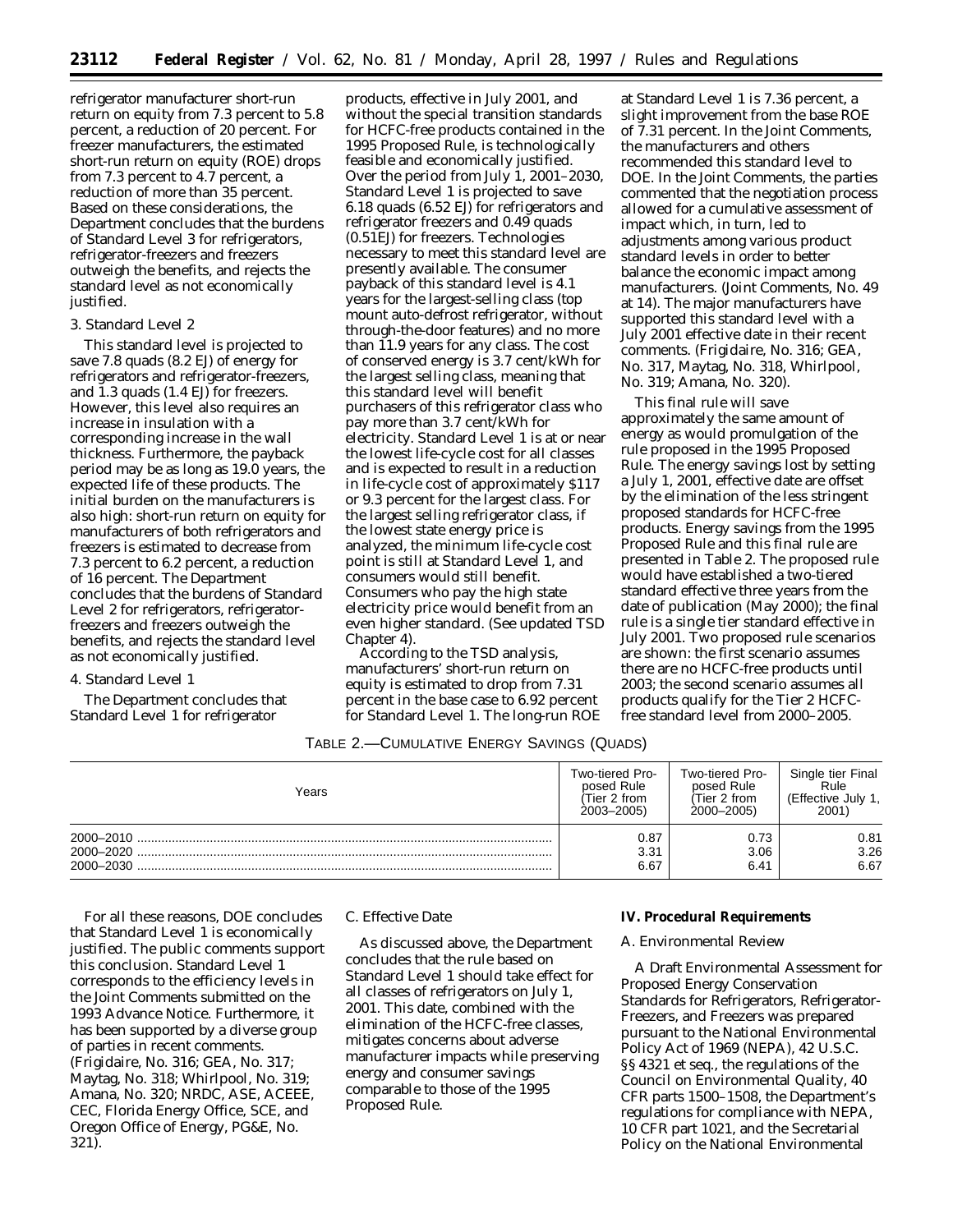Policy Act (June 1994). Section V.B.2. of the Secretarial Policy encourages the Department to provide an opportunity for interested parties to review environmental assessments prior to the Department's formal approval of such assessments.

No comments were received on the Draft Environmental Assessment that was published within the TSD that accompanied the 1995 Proposed Rule. The Department finalized the Environmental Assessment in January, 1996. (DOE/EA–1138). The standards in today's final rule differ slightly from the Proposed Rule's Standard Level 1, resulting in slightly less energy savings in the early years of the standards. The AEO 1997 emission factors are different, and, therefore, emission reductions are correspondingly changed from the 1995 Proposed Rule. Updated tables of emission reductions were prepared for today's final rule and will be available in the Freedom of Information Reading Room. The environmental effects of this final rule were deemed to be not significant for NEPA purposes, so the Department today is issuing a Finding of No Significant Impact (FONSI), published elsewhere in this issue.

#### *B. Regulatory Planning and Review*

Today's regulatory action has been determined to be an ''economically significant regulatory action'' under Executive Order 12866, ''Regulatory Planning and Review.'' 58 FR 51735 (October 4, 1993). Accordingly, today's action was subject to review under the Executive Order by the Office of Information and Regulatory Affairs (OIRA) of the Office of Management and Budget.

Pursuant to E.O. 12866, DOE prepared a draft Regulatory Analysis. Six major alternatives were identified by DOE as representing feasible policy alternatives for achieving consumer product energy efficiency. Each alternative has been evaluated in terms of its ability to achieve significant energy savings at reasonable costs and has been compared to the effectiveness of the rule. 60 FR 37388, 37411 (July 20, 1995). No new data has been received concerning this review. The draft Regulatory Analysis, which was published as a part of the TSD, is incorporated herein as final. Table R–5 ''Expected Impacts of Program Alternatives,'' was updated for this rule and included with the updated portions of the TSD.

AHAM stated that the Department needs to improve the evaluation of nonregulatory means of achieving energy savings. (AHAM, No. 207 at 7). Whirlpool commented that with the reduction in rebate programs, Whirlpool feels that there will be no improvement, and probably some backsliding in efficiency without mandatory standards improvement: ''Standards are a key driver for innovation for improved energy efficiency. Innovating for improved efficiency does require resources. However, as manufacturers develop and retool for energy-efficient products (especially 'clean sheet' designs) they will routinely include other benefits beyond energy efficiency (such as innovative features, cost reductions, and quality improvements) in order to maximize the return from their investment.'' (Whirlpool, No. 208 at 2, 3).

NPPC stated, ''The level of standards proposed meets the department's criteria for setting standards. In addition, we analyzed the level of proposed standards from the perspective of whether the energy savings represented a cost-effective resource for the Northwest region, instead of buying power from the electricity market or building a combustion turbine. We found that the resource represented by making these appliances more efficient was indeed cost-effective and represents over 100 average megawatts of electricity savings over the next 20 years. By far, the best way to secure these savings is to adopt Federal standards. Federal standards give a uniform signal to manufacturers across their entire national market, and eliminate administrative costs that would be incurred if utilities tried to secure the savings through local programs.'' (NPPC, No. 210 at 1).

ACEEE and NRDC provided data to support the position that for refrigerator products, ''alternative means such as labeling and rebate programs are a useful complement to standards, but are not a replacement for standards.'' One study found that refrigerator labeling produces an average of 1.5 percent savings in energy use. Similarly, utilities have found that rebate programs can influence only 40 to 60 percent of purchases. Market trends ''support the conclusion that standards will have a much greater impact on new product efficiency and energy savings than nonregulatory approaches.'' (ACEEE and NRDC, No. 214 at 10–11).

Under the Process Rule policies, the Department is committed to exploring non-regulatory alternatives to standards. A full discussion of the Department's consideration of non-regulatory alternatives is presented in the ''Regulatory Impact Analysis'' section of the TSD. The Department concluded that for this rulemaking, the energy savings from a regulatory approach greatly exceeded the savings from any

non-regulatory alternative. (See updated Table R.5 ''Expected Impacts of Program Alternatives'' of the Regulatory Impact Analysis.) The updated analysis shows energy savings from voluntary efficiency targets (the most effective of the nonregulatory alternatives) to be 3.49 quads from 2000–2030, which is significantly less than the 6.67 quads of energy savings predicted for today's rule.

## *C. Unfunded Mandates Review*

With respect to a proposed regulatory action that may result in the expenditure by the private sector of \$100 million or more (adjusted annually for inflation), section 202 of the Unfunded Mandates Reform Act of 1995 (UMRA) requires a Federal agency to publish estimates of the resulting costs, benefits and other effects on the national economy. 2 U.S.C. 1532 (a), (b). Section 202 of UMRA authorizes an agency to respond to the content requirements of UMRA in any other statement or analysis that accompanies the proposed rule. 2 U.S.C. 1532(c).

The content requirements of section 202(b) of UMRA relevant to a private sector mandate substantially overlap the economic analysis requirements that apply under section 325(o) of EPCA and Executive Order 12866. The Supplementary Information section of the notice of proposed rulemaking and ''Regulatory Impact Analysis'' section of the TSD responded to those requirements.

DOE is obligated by section 205 of UMRA, 2 U.S.C. 1535, to identify and consider a reasonable number of regulatory alternatives before promulgating a rule for which a written statement is required under section 202. From those alternatives, DOE must select the least costly, most costeffective, or least burdensome alternative that achieves the objectives of the rule unless DOE publishes an explanation of why a different alternative is selected. As required by section 325(o) of the Energy Policy and Conservation Act, this final rule establishes energy conservation standards for refrigerator products that are designed to achieve the maximum improvement in energy efficiency which DOE has determined to be technologically feasible and economically justified. 42 U.S.C. 6295(o). A full discussion of the alternatives considered by DOE is presented in the ''Regulatory Impact Analysis'' section of the final TSD and updated Table R.5 ''Expected Impacts of Program Alternatives.''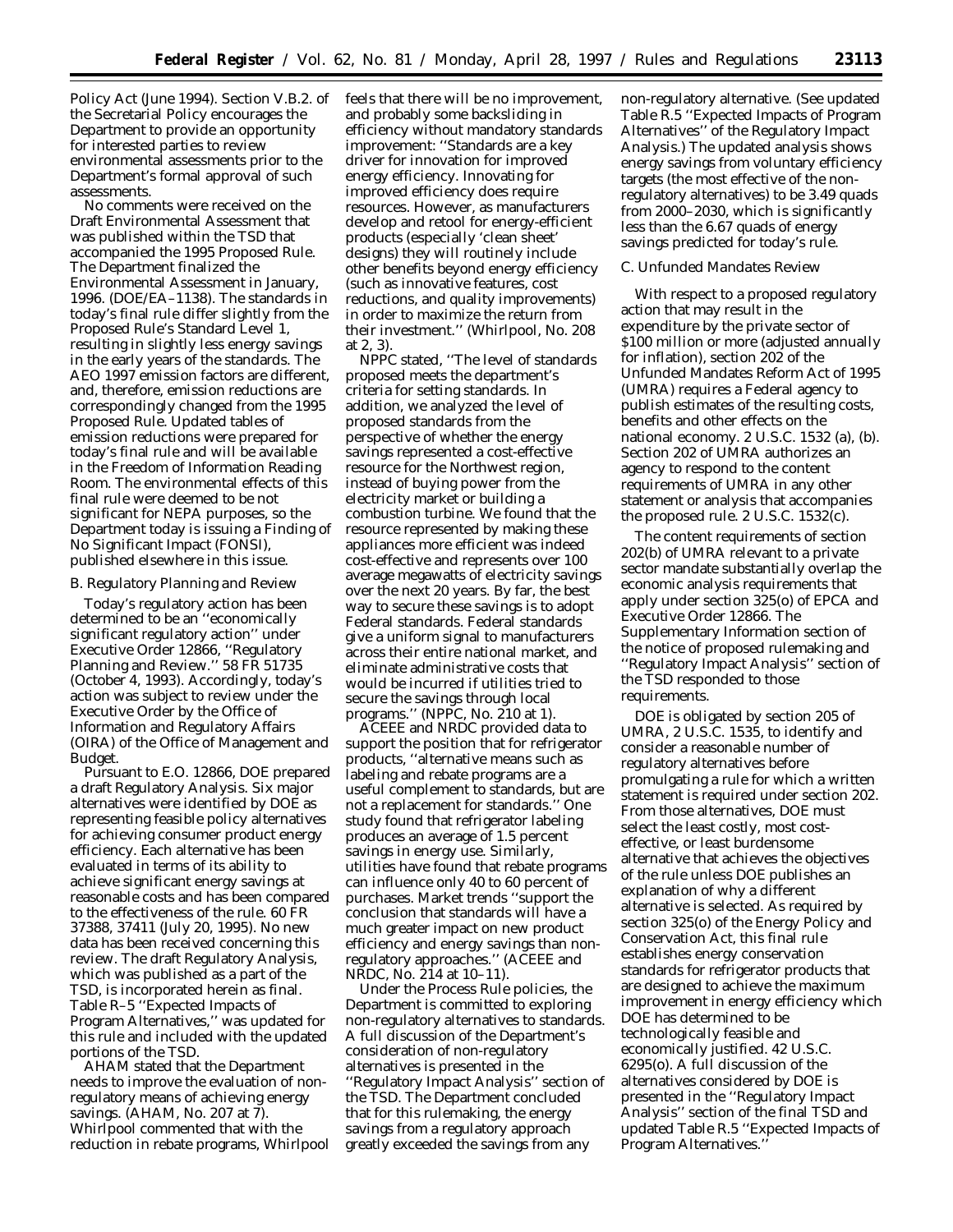## *D. Regulatory Flexibility Act Review*

The Regulatory Flexibility Act (5 U.S.C. 601–612) requires that an agency prepare an initial regulatory flexibility analysis and publish the analysis (or a summary thereof) in the **Federal Register** when it publishes a general notice of proposed rulemaking required by law. 5 U.S.C. 603. The Act also requires an agency to prepare a final regulatory flexibility analysis and publish the analysis (or a summary thereof) in the **Federal Register** when it publishes a final rule. 5 U.S.C. 604. These requirements do not apply if the agency certifies, when it publishes a proposed or final rule, that the rule if promulgated would not have a significant economic impact on a substantial number of small entities. 5 U.S.C. 605(b). In the 1995 Proposed Rule, the Department certified that the proposed standard levels would not, if promulgated, have a significant economic impact on a substantial number of small entities. No written comments specifically addressed that certification.

Although DOE did not prepare an initial regulatory flexibility analysis, it considered the potential economic impact of the rule on small businesses and included provisions in the 1995 Proposed Rule and this final rule designed to minimize the burden on manufacturers of refrigerator products who are small businesses.

The Regulatory Flexibility Act defines ''small business'' by incorporating the definition of ''small business concern'' in the Small Business Act. 5 U.S.C. 601(3). The Department used the small business size standards published by the Small Business Administration to estimate the number of small businesses that would be required to comply with this rule. Small Business Administration, Final Rule on ''Small Business Size Standards,'' 61 FR 3280 (January 31, 1996). The size standards are listed by Standard Industrial Classification (SIC) code and industry description. To be considered a small business, a manufacturer of home refrigerators or freezers, together with its affiliates, may employ no more than 1,000 employees. SIC Category 3632 (61 FR at 3291).

DOE examined the structure of the industries that would be affected by this rulemaking to determine the likely impact of the rule on that structure. Both the home refrigerator and freezer industries are highly concentrated. Five firms, none of which is a small business, account for approximately 95 percent of all non-compact refrigerator sales in the U.S. Two firms account for at least 90

percent of freezer sales in the U.S., and neither firm is a small business. Three firms, none of which is a small business, account for approximately 84 percent of the sales of compact refrigerators.4 U-Line and Marvel, which are small businesses, account for 6 percent and 3 percent, respectively, of compact refrigerator sales. Other small businesses, such as Sun Frost and Sub-Zero, produce refrigerators for niche markets.

In the July 1995 Proposed Rule, DOE proposed new classes of standards for compact refrigerators, refrigeratorfreezers and freezers after considering the relatively small size of the compact refrigerator manufacturers and the technological limitations on improving the energy efficiency of compacts. As discussed in the 1995 Proposed Rule (60 FR at 37405–06), this approach was recommended by the Joint Comments based on several factors, including technological constraints and the limited research and development funding and capital resources available to small companies. The standards for compact refrigerator products proposed in the 1995 Proposed Rule would have required five percent less energy use than the 1993 standards. The compact refrigerator products standards in this final rule retain the 1995 Proposed Rule requirement for five percent less energy use.

DOE continues to believe that promulgation of this rule will not have a significant economic impact on a substantial number of small entities. However, if after the rule becomes effective DOE learns that such an impact would occur, the Department may exercise its authority under section 325(t) of EPCA, 42 U.S.C. 6295(t), or section 504(a) of the DOE Organization Act, 42 U.S.C. 7194(a), to grant appropriate relief to small manufacturers.

### *E. Federalism Review*

Executive Order 12612 requires that regulations or rules be reviewed for any substantial direct effects on states, on the relationship between the Federal Government and the states, or on the distribution of power among various levels of government. 52 FR 41685 (October 30, 1987). If there are sufficient substantial direct effects, the Executive Order requires the preparation of a Federalism assessment to be used in decisions by senior policy makers in promulgating or implementing the regulation.

The Act provides that Federal energy efficiency standards established by the Act or regulations promulgated pursuant to the Act preempt state standards for such products. 42 U.S.C. § 6297. This final rule does not expand the scope of preemption beyond that resulting from the existing regulations. Thus, DOE has concluded that there is no net effect sufficient to warrant preparation of a Federalism assessment. Moreover, if any such state regulations are adopted, the Act provides for subsequent state petitions for waiver of Federal preemption.

#### *F. ''Takings'' Assessment Review*

DOE has determined pursuant to Executive Order 12630, 53 FR 8859 (March 18, 1988), that this regulation would not result in any takings which might require compensation under the Fifth Amendment to the U.S. Constitution.

#### *G. Paperwork Reduction Act Review*

No new information or recordkeeping requirements are imposed by this rulemaking. Accordingly, no Office of Management and Budget clearance is required under the Paperwork Reduction Act (44 U.S.C. 3501 *et seq.*).

#### *H. Review Under Executive Order 12988*

With respect to the review of existing regulations and the promulgation of new regulations, section 3(a) of Executive Order 12988, ''Civil Justice Reform,'' 61 FR 4729 (February 7, 1996), imposes on Executive agencies the general duty to adhere to the following requirements: (1) eliminate drafting errors and ambiguity; (2) write regulations to minimize litigation; and (3) provide a clear legal standard for affected conduct rather than a general standard and promote simplification and burden reduction. With regard to the review required by section 3(a), section 3(b) of Executive Order 12988 specifically requires that Executive agencies make every reasonable effort to ensure that the regulation: (1) clearly specifies the preemptive effect, if any; (2) clearly specifies any effect on existing Federal law or regulation; (3) provides a clear legal standard for affected conduct while promoting simplification and burden reduction; (4) specifies the retroactive effect, if any; (5) adequately defines key terms; and (6) addresses other important issues affecting clarity and general draftsmanship under any guidelines issued by the Attorney General. Section 3(c) of Executive Order 12988 requires Executive agencies to review regulations in light of applicable standards in section 3(a) and section 3(b) to

<sup>4</sup>Appliance Magazine, September 1996. 1995 sales figures.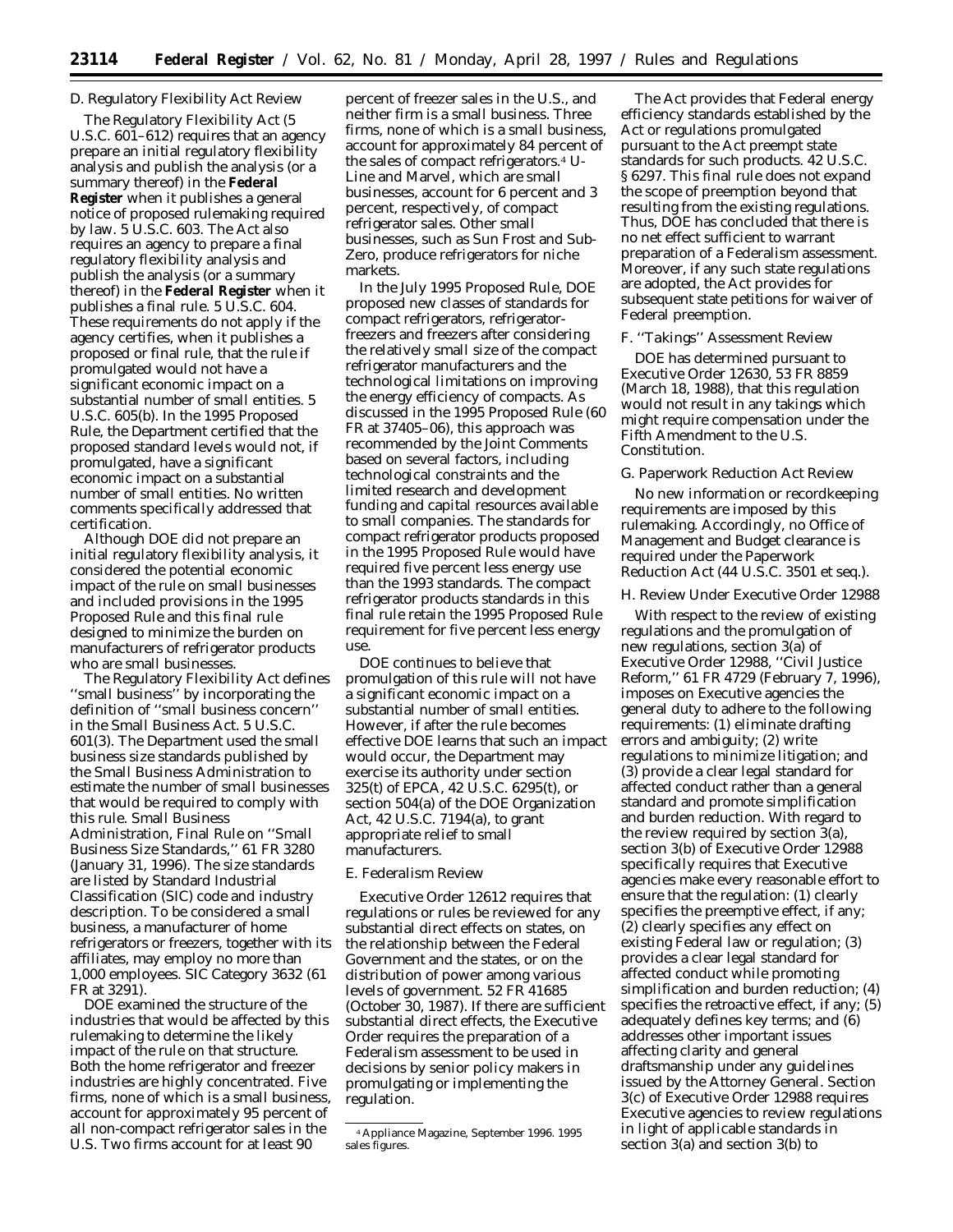determine whether they are met or it is unreasonable to meet one or more of them. DOE has completed the required review and determined that, to the extent permitted by law, this final rule meets the relevant standards of Executive Order 12988.

### *I. Review Under Small Business Regulatory Enforcement Fairness Act of 1996*

Consistent with Subtitle E of the Small Business Regulatory Enforcement Fairness Act of 1996, 5 U.S.C. 801–808, DOE will submit to Congress a report regarding the issuance of today's final rule prior to the effective date set forth at the outset of this notice. The report will identify the final rule as a ''major rule'' for purposes of Congressional review. The Department also will submit to the Comptroller General, and make available to each House of Congress, the TSD and other relevant information as required by 5 U.S.C. 801.

#### **V. Department of Justice Views on Proposed Rule**

Reproduced below is the letter provided by the Department of Justice to DOE pursuant to EPCA § 325 (o)(2)(B)(ii), 42 U.S.C. § 6295  $(o)(2)(B)(ii)$ :

April 19, 1996.

The Honorable Christine A. Ervin, Assistant Secretary for Energy Efficiency and Renewable Energy, United States Department of Energy, Forrestal Building, 1000 Independence Ave., SW, Washington, DC 20585.

Dear Ms. Ervin:

The Department of Energy (''DOE'') has issued a Notice of Proposed Rulemaking amending the energy conservation standards for refrigerators, refrigerator-freezers and freezers (60 FR 37368 (the ''proposed rules''). Section 325 of the Energy Policy and Conservation Act, as amended in 1992 (42 U.S.C. 6295) (''the Act''), requires the Attorney General ''\* \* \* to determine the impact, if any, of any lessening of competition likely to result from the proposed standards.'' This letter constitutes the competitive impact determination of the Department of Justice (the ''Department'').

The proposed rules would establish more stringent energy efficiency standards for three types of household appliances refrigerator-freezers (''refrigerators''), compact refrigerators and household freezers. The proposed rules would require greater percentage increases in energy efficiency for refrigerators than for the other products. If promulgated, the new energy standards will take effect less than five years before regulations promulgated by the Environmental Protection Agency prohibiting the use of HCFCs take effect on January 1, 2003. Because it may be harder to meet the new energy efficiency standards without HCFCs, the rules contain a separate set of

standards for non-HCFC products that would permit somewhat greater energy use.

In order to assess the likely impact of the proposed rules on competition in the sale of refrigerators, compact refrigerators, and freezers, the Department examined the structure of the affected industries and interviewed manufacturers and others to determine the likely impact of the rules on that structure. All three industries are highly concentrated. Only five firms account for 95 percent of all refrigerator sales in the U.S.; two firms account for at least 90 percent of freezer sales in the U.S.; and four firms account for most sales of compact refrigerators. With the possible exception of compact refrigerators, substantial new entry into these markets in the near future is unlikely.

In assessing the likely impact of the rules on competition the Department attempted to determine whether the rules would likely lead to an increase in concentration in any of the markets. They could do so in two ways: first, by raising the cost of appliances and reducing design and feature choices, standards may lower demand. Second, if standards impose costs on manufacturers that cannot be passed on to consumers, they can lower manufacturers' rates of return. Either or both of these effects could cause manufacturers to exit the market, or to stop making certain types of products, thereby lessening competition and raising prices.

The proposed rules are largely identical to the proposals (''the Joint Comments'') which were formally submitted to DOE on November 15, 1994. The Joint Comments were the product of two years of negotiations involving most of the major manufacturers of these appliances, the Association of Home Appliance Manufacturers and a group of public utilities and environmental organizations. The parties stated in the Joint Comments that it was their belief that the standards would not ''lead to a likelihood of reduced competition.''

Some manufacturers, however, now tell the Department their prior conclusion that the rules would not reduce competition was based on an assumption that the proposed standards would be enacted soon after the Joint Comments were submitted. They contend that the unanticipated delay has changed the way that the rules will affect them. Because the rules relating to products that utilize HCFCs will be relevant only until HCFCs are phased out in 2003, the costs of redesign and retooling needed to bring these products into compliance cannot be amortized over as long a product life as anticipated. Thus, some manufacturers have stated that compliance with the standard will add substantially to their costs and could lead one or more of them to consider discontinuing the manufacture of certain sizes or types of refrigerators.

Based upon information available to the Department in this proceeding, however, we cannot conclude that promulgation of the proposed rules is likely to have a substantial adverse effect on competition in the markets for these products. While the rules may result in some changes in the product mix offered by some manufacturers, and may result in the discontinuation of certain models of each of

the products, the available evidence does not demonstrate that competition in these markets likely would be substantially affected by the proposed rules.

The Department notes, however, that it does have some concerns about the cumulative effects of these and other energy efficiency regulations on the markets for refrigerators and freezers. Manufacturers will be required to comply both with the proposed rules and the requirement for a phaseout of the use of HCFCs by January 1, 2003. There is some evidence suggesting the previous round of energy efficiency rules for freezers were a significant factor in the decisions of two firms to cease manufacture of those products, leaving an extremely concentrated market dominated by the two remaining firms. The cumulative effect of the costs of compliance with both DOE and EPA regulations, together with the diversion of corporate attention and resources from marketing efforts, could ultimately have an adverse impact on the ability of some firms to compete.

Sincerely, Anne K. Bingaman, *Assistant Attorney General.*

#### **List of Subjects in 10 CFR Part 430**

Administrative practice and procedure, Energy conservation, Household appliances.

Issued in Washington, D.C., on April 23, 1997.

### **Christine A. Ervin,**

*Assistant Secretary, Energy Efficiency and Renewable Energy.*

For the reasons set forth in the preamble, part 430 of chapter II of title 10, Code of Federal Regulations, is amended as set forth below.

### **PART 430—ENERGY CONSERVATION PROGRAM FOR CONSUMER PRODUCTS**

1. The authority citation for part 430 continues to read as follows:

**Authority:** 42 U.S.C. 6291–6309.

2. Section 430.2 is amended by adding a definition for *compact refrigerator/refrigerator-freezer/freezer* to read as follows:

#### **§ 430.2 Definitions.**

\* \* \* \* \*

*Compact refrigerator/refrigeratorfreezer/freezer* means any refrigerator, refrigerator-freezer or freezer with total volume less than 7.75 cubic feet (220 liters)(rated volume as determined in Appendix A1 and B1 of subpart B of this part) and 36 inches (0.91 meters) or less in height.

\* \* \* \* \*

3. Section 430.32 is amended by revising paragraph (a) to read as follows: